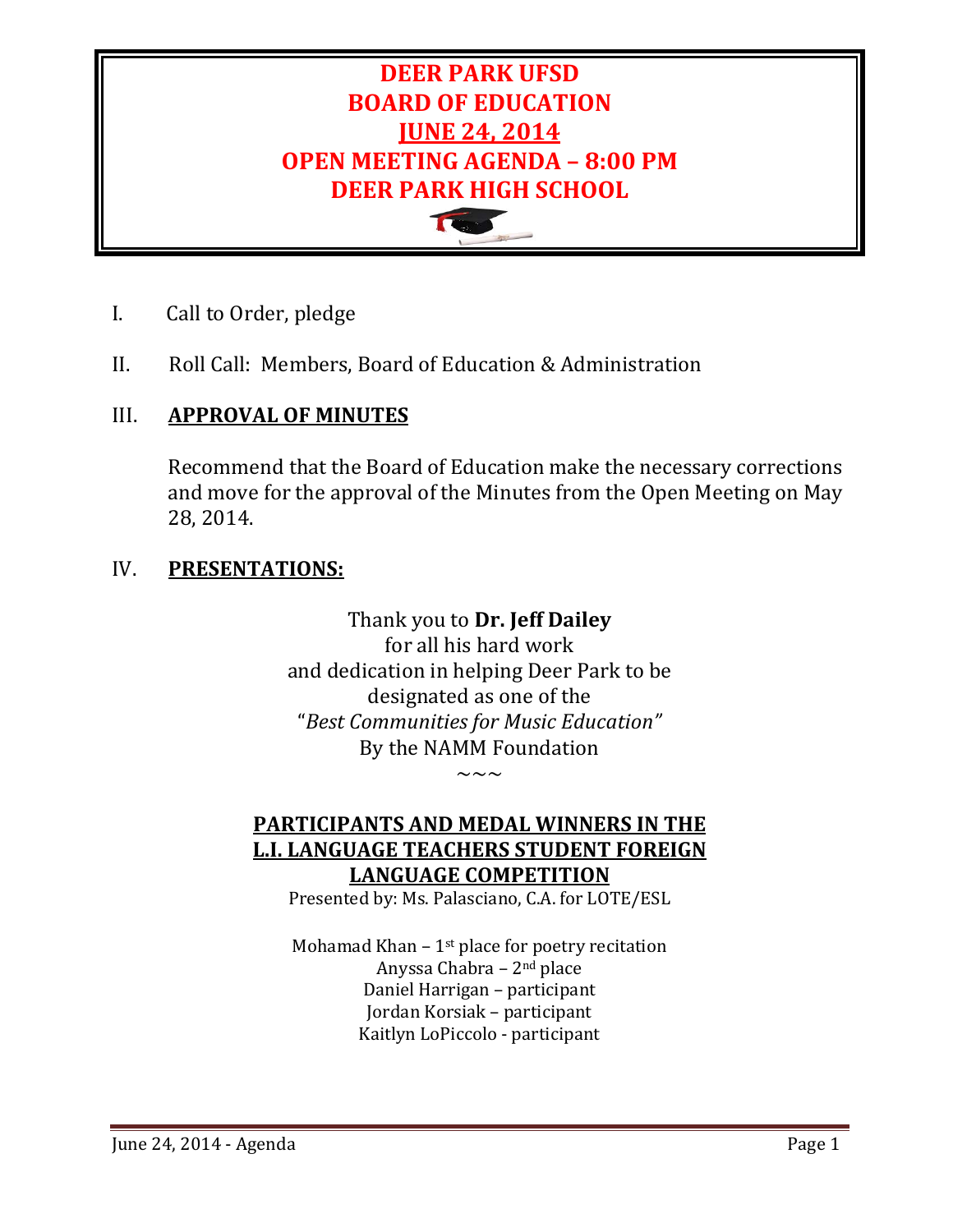# **RECOGNITION IN NEWSDAY FUTURECORPS PROGRAM FOR PARTICIPATION IN THE "STUDY BUDDY PROGRAM"**

Dana Hincapie Alyssa DiOrio Kristen Mecca Jerline Aristide Cheyenne Clinkscales<br>Eric Guzman Danny Desroches<br>Nicholas Punzi

Fatima Humayun<br>Nicolette Votta Shannon Goldrick<br>Alyson Michalek Mohammed Salim

### **DECA AWARDS Presented by: Mr. Menig, DECA Advisor**

#### **Honorable Mention Suffolk County**

Mohammad Khan, Principles of Finance Antonio Ruggiero, Accounting Applications

#### **Suffolk County Trophy Winners**

Dominick Sorise, Automotive Services Ryan Ferguson, Food Marketing Noel Alam, Food Marketing Daniela Zabbatino, Hotel & Lodging Management David Golann, Human Resources Management John Santare, Human Resources Management Tom Lawless, Hospitality Services Team Shamiul Rifat, Hospitality Services Team Asiff Hoque, Marketing Communications Team Safkath Faruk, Marketing Communications Team Alban Astafa, Principles of Finance Nicole McElroy, Principles of Management Arianna Leo, Principles of Marketing Nabila Alim, Quick Serve Restaurant Management

#### **3rd Place Suffolk County**

Matthew Leichert, Business Law Team John Pawelko, Business Law Team Ferdeen Afsari, Hospitality Services Team Nick Punzi, Hospitality Services Team Parwiz Sultany, Principles of Finance

**2nd Place Suffolk County** Taylor Price, Retail Merchandising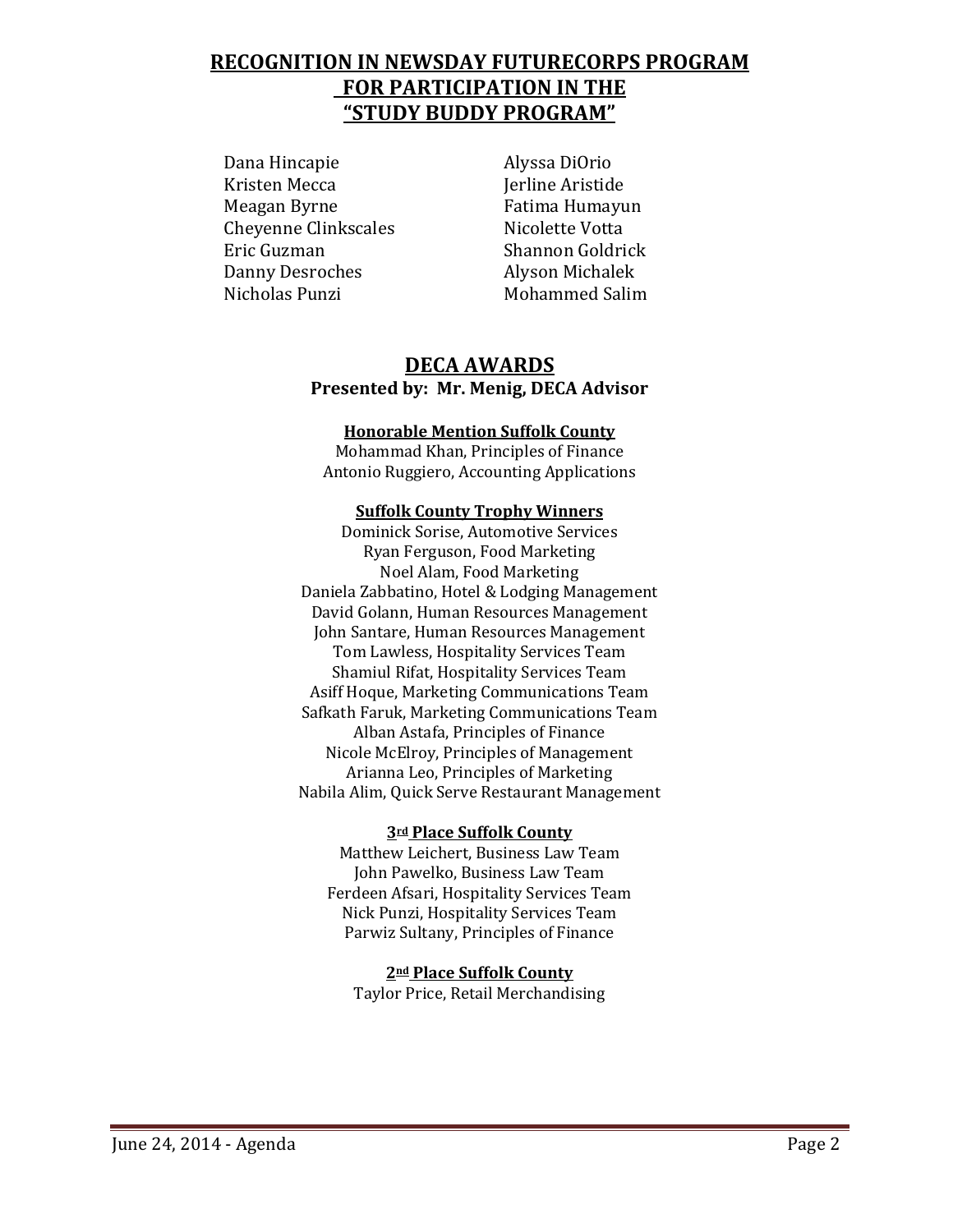#### **1st Place Suffolk County**

Kyle Devine, Accounting Applications Ebne Rafi, Buying & Merchandising Team Nas Sultany, Buying & Merchandising Team Richard Jacullo, Financial Services Team Andreas Stamatakis, Financial Services Team Gina Hock, Principles of Hospitality

#### **New York State Participants**

Nick DiModica, Accounting Applications Gregory Gingras, Automotive Services Meagan Byrne, Hospitality Services Team Domenico Russo, Sports Marketing

#### **Top 10 Test New York State**

Kyle Devine, Accounting Applications Matthew Leichert, Business Law Team John Pawelko, Business Law Team Ebne Rafi, Buying & Merchandising Team Nas Sultany, Buying & Merchandising Team Richard Jacullo, Financial Services Team Andreas Stamatakis, Financial Services Team Ryan Ferguson, Food Marketing Daniela Zabbatino, Hotel & Lodging Management David Golann, Human Resources Management Gina Hock, Principles of Hospitality Dan Gerardi, Principles of Management Arianna Leo, Principles of Marketing Parwiz Sultany, Principles of Finance Taylor Price, Retail Merchandising

#### **Top 10 Role Play New York State**

Kyle Devine, Accounting Applications Richard Jacullo, Financial Services Team Andreas Stamatakis, Financial Services Team David Golann, Human Resources Management John Santare, Human Resources Management Alban Astafa, Principles of Finance Gina Hock, Principles of Hospitality Gabriellia Mattera, Principles of Hospitality Taylor Price, Retail Merchandising

#### **Top 10 Overall New York State**

Alban Astafa (9th Place) Principles of Finance Matthew Leichert (8th Place) Business Law Team John Pawelko (8th Place) Business Law Team Nicola Ingrassia (7th Place) Entrepreneurship Written Plan Gina Hock (7th Place) Principles of Hospitality Kyle Devine (3rd Place) Accounting Applications Taylor Price (3rd Place) Retail Merchandising Richard Jacullo (2nd Place) Financial Services Team Andreas Stamatakis (2nd Place) Financial Services Team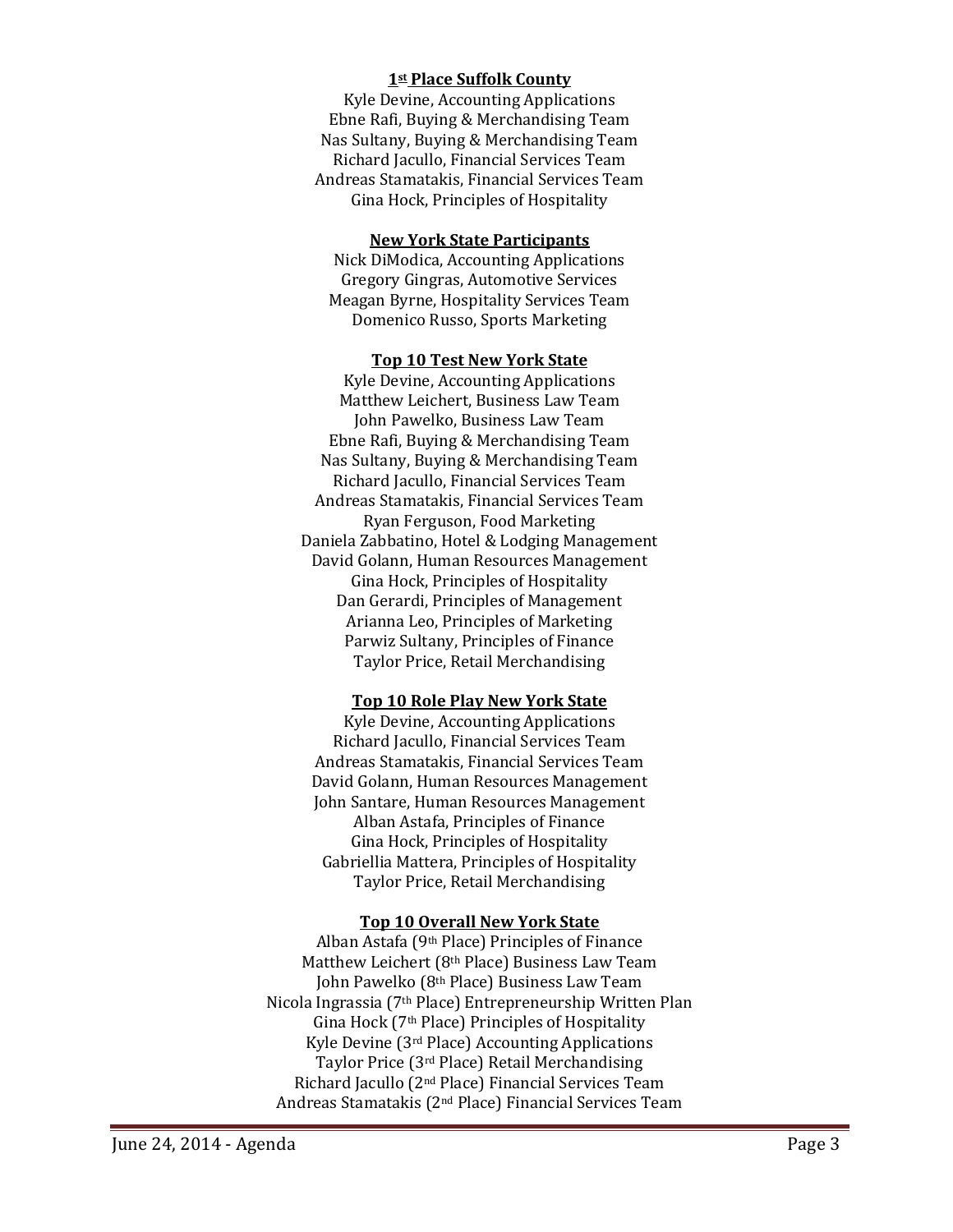#### **International Participants**

Taylor Price, Retail Merchandising Daniela Zabbatino, Senior Management Institute

#### **Top 10 Overall Internationally**

Richard Jacullo, Financial Services Team Andreas Stamatakis, Financial Services Team

#### **Emerging Leader Honor Award**

Andreas Stamatakis

This award recognizes DECA members studying marketing, entrepreneurship, finance, hospitality and management for becoming academically prepared, community oriented, professionally responsible, experienced leaders through participation in DECA.

# **ATHLETIC AWARDS-SPRING 2014**

**Presented by Mr. Fontana, Athletic Director**

### **Varsity Baseball**

Head Coach: Ryan Argenziano Assistant Coach: Chris LoPiccolo

This team was recognized by New York State as a Scholar Athlete Team.

Anthony Fiorentino All-Academic, Scholar Athlete<br>Thomas Calder All-League. Scholar Athlete Thomas Calder **All-League, Scholar Athlete**<br>Michael Isola **All-League, Scholar Athlete** Michael Isola **All-League, Scholar Athlete**<br>Tyler Theiss **All-League, Scholar Athlete** All-League, Scholar Athlete

# Additional Scholar Athlete Members<br>Joseph Alo Garret Belford

Joseph Alo Garret Belford Jeremy Friend Ryan Korwan Ryan Mallon Jake Parks

Thomas Rennert **Confluence Colliver Tavares Colliver Tavares** Justin Vivas-Mendez

# **Varsity Softball**

Head Coach: John McCaffrey Assistant Coach: Anthony Cinquemani

This team was recognized by New York State as a Scholar Athlete Team.

Tori Fox **All-League, Scholar Athlete**<br>Taylor Thomas **All-League, Scholar Athlete** All-League, Scholar Athlete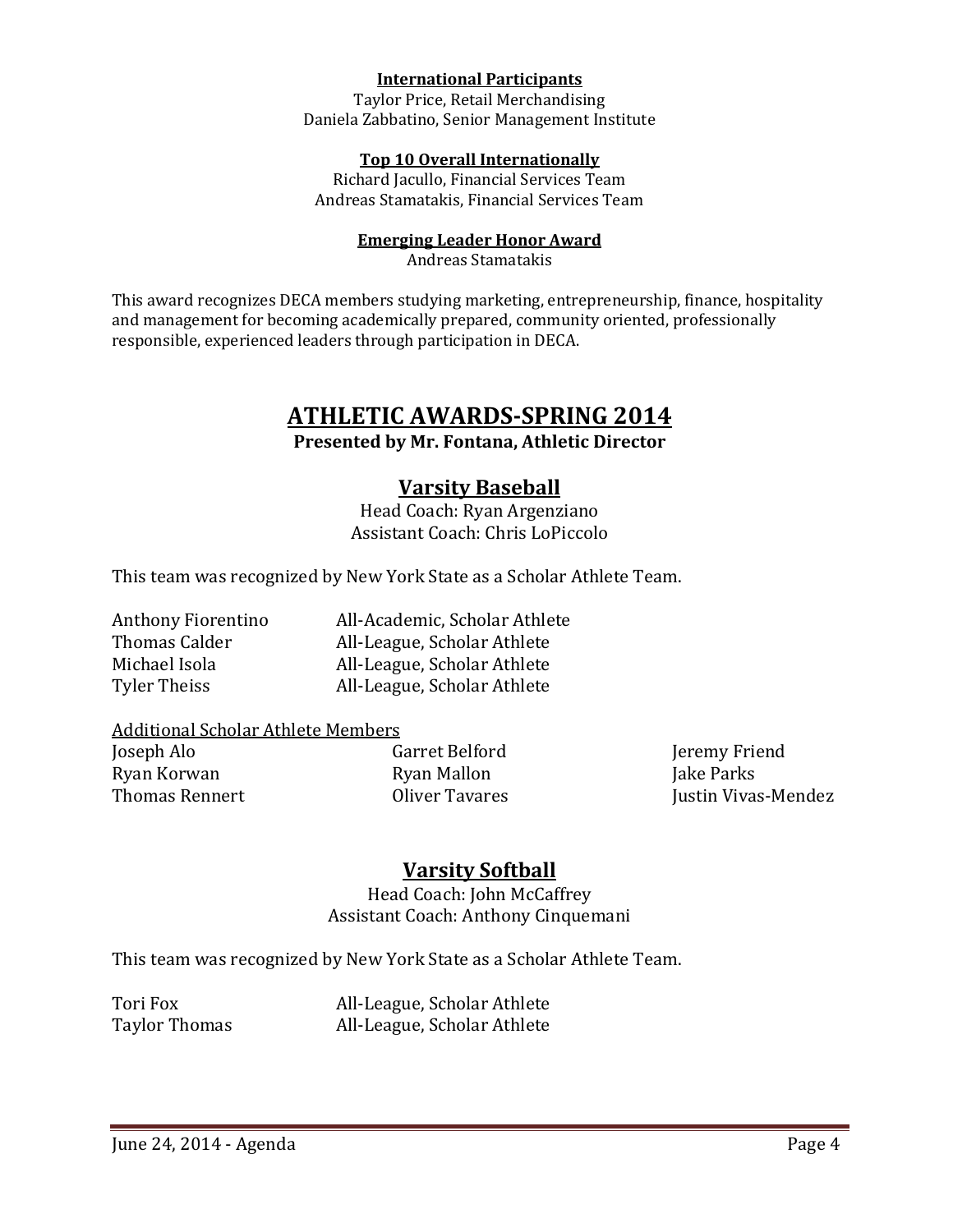Additional Scholar Athlete Members<br>Amanda Betzold Mancy Burns

Jacqueline Collard Marisol Florez Theresa Grimald Rebecca Lucas Alvson Michalek Antonia Santora Brenna Svedi

Alyson Michalek<br>Ali Wiener

Amanda Betzold Nancy Burns Alexandra Collard

# **Varsity Boys Lacrosse**

Head Coach: Mike McLaughlin Assistant Coach: Rob Franco

This team was recognized by New York State as a Scholar Athlete Team and received the Sportsmanship Award for their league.

Jarret Bonser All-Division, Scholar Athlete, Sportsmanship

Additional Scholar Athlete & Sportsmanship Members Jack Dillon Anthony Esposito Cody Gallo Richard Jacullo Kevin Loeber Joseph Rendino Justin Wyhowanec

# Additional Sportsmanship Members

Nicholas Salmon

Calo Arena Matthew Bisono Vito Bonventre Ayinde Briggs Ronald Carey K.C. Carter Danny Deroches Louis Governale<br>
Kevin Londono Michael Marro Michael Marro John Newsome<br>Peter Tortorici

Christopher Tavella

Jordan Lazarich<br>Kayla Rios

Maria Skoljarev

# **Varsity Girls Lacrosse**

Head Coach: Kristin Engel Assistant Coach: Allison Trevaskis

This team was recognized by New York State as a Scholar Athlete Team.

| Kasey Dorney     | Unsung Hero Award, Scholar Athlete |
|------------------|------------------------------------|
| Kaylan DiModugno | All-League                         |
| Shannon Doolan   | All-League, Scholar Athlete        |

| Additional Scholar Athlete Members |  |  |
|------------------------------------|--|--|
|                                    |  |  |

| Brittany Allan      | Jayda Brown          | Lauren Gentile |
|---------------------|----------------------|----------------|
| Amanda Gouskos      | <b>Shelby Graves</b> | Jordan Lazaric |
| Hailey Leitch       | Catherine Pfundstein | Kayla Rios     |
| Daniela Sanclemente | Kristina Skoljarev   | Maria Skoljare |
| Tavar Thompson      |                      |                |
|                     |                      |                |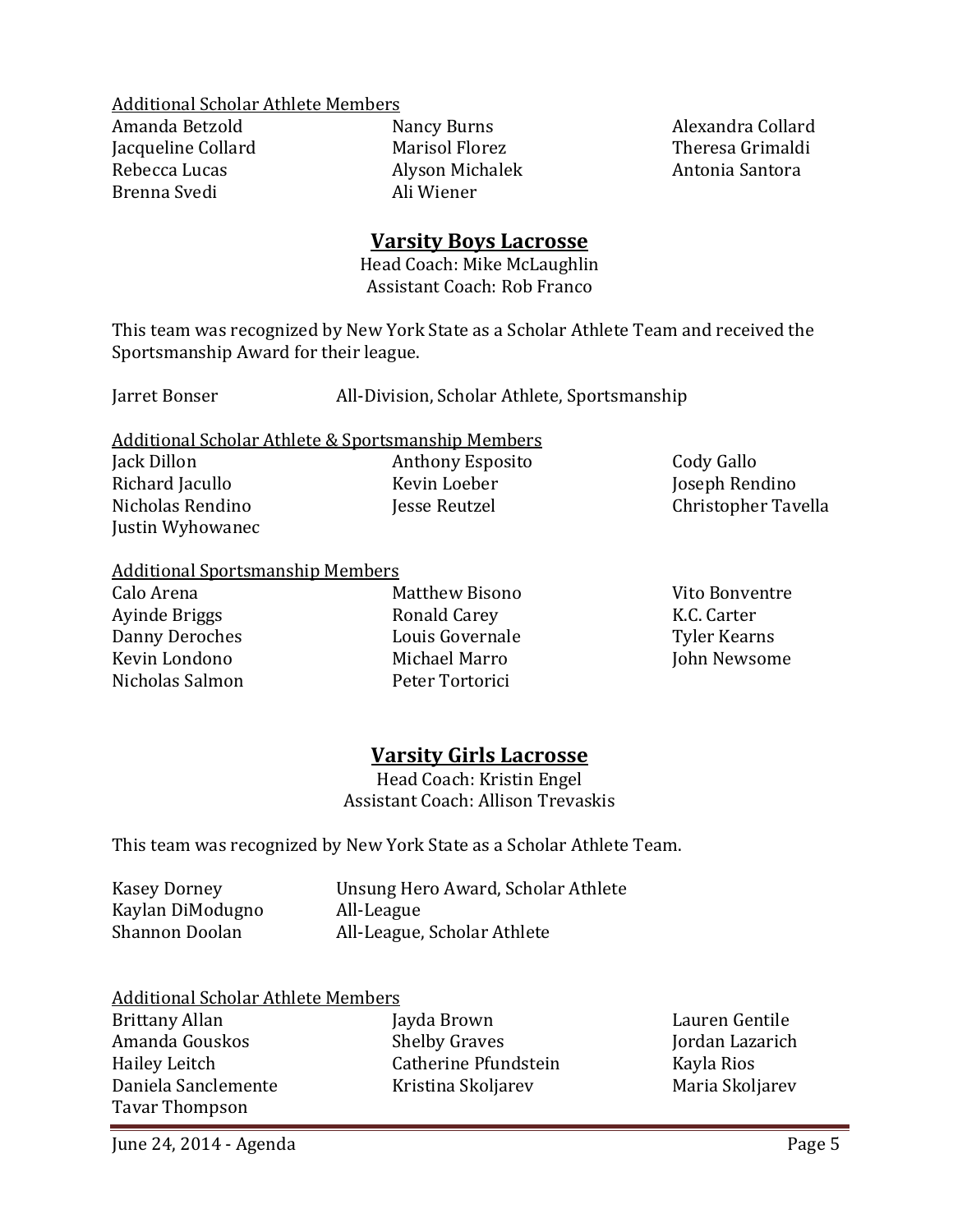# **Varsity Boys Golf**

Head Coach: Alex Mesimeris

This team was recognized by New York State as a Scholar Athlete Team.

| Nicholas Crocco | All-League, Scholar Athlete |
|-----------------|-----------------------------|
| Eric Dillon     | All-League, Scholar Athlete |
| Eric LaMotte    | All-League, Scholar Athlete |

Additional Scholar Athlete Members<br>Vincent Cotrone Frank Cresciullo Vincent Cotrone Frank Cresciullo Kyle Doogan

Jonathan Hovanec

**Varsity Girls Golf**

Head Coach: Greg Menig

This team was recognized by New York State as a Scholar Athlete Team.

Courtney Brown Brittany Broccio Casi Cook Alexandra Guida Gina Hock Hope Mahon Megan Murgittroyd

Nicole DiNardo Sabrina Grunseich<br>Gina Hock Hope Mahon

# **Varsity Boys Tennis**

Head Coach: Anthony Tannacore

Kenneth Del Cid All-League<br>Cagri Senlik All-League Cagri Senlik All-League<br>Ryan Wallace All-League Ryan Wallace<br>Faran Nazir

All-County

# **Varsity Boys Track**

Head Coach: Thomas Brouillard Assistant Coach: James Thompson

This team was recognized by New York State as a Scholar Athlete Team and received the Sportsmanship Award for their league.

| Joseph Curry    | All-League, Scholar Athlete, Sportsmanship |
|-----------------|--------------------------------------------|
| Nicholas Fenton | All-League, Sportsmanship                  |
| Justin Rivera   | All-League, Scholar Athlete, Sportsmanship |
| Andrew Schaefer | All-League, Scholar Athlete, Sportsmanship |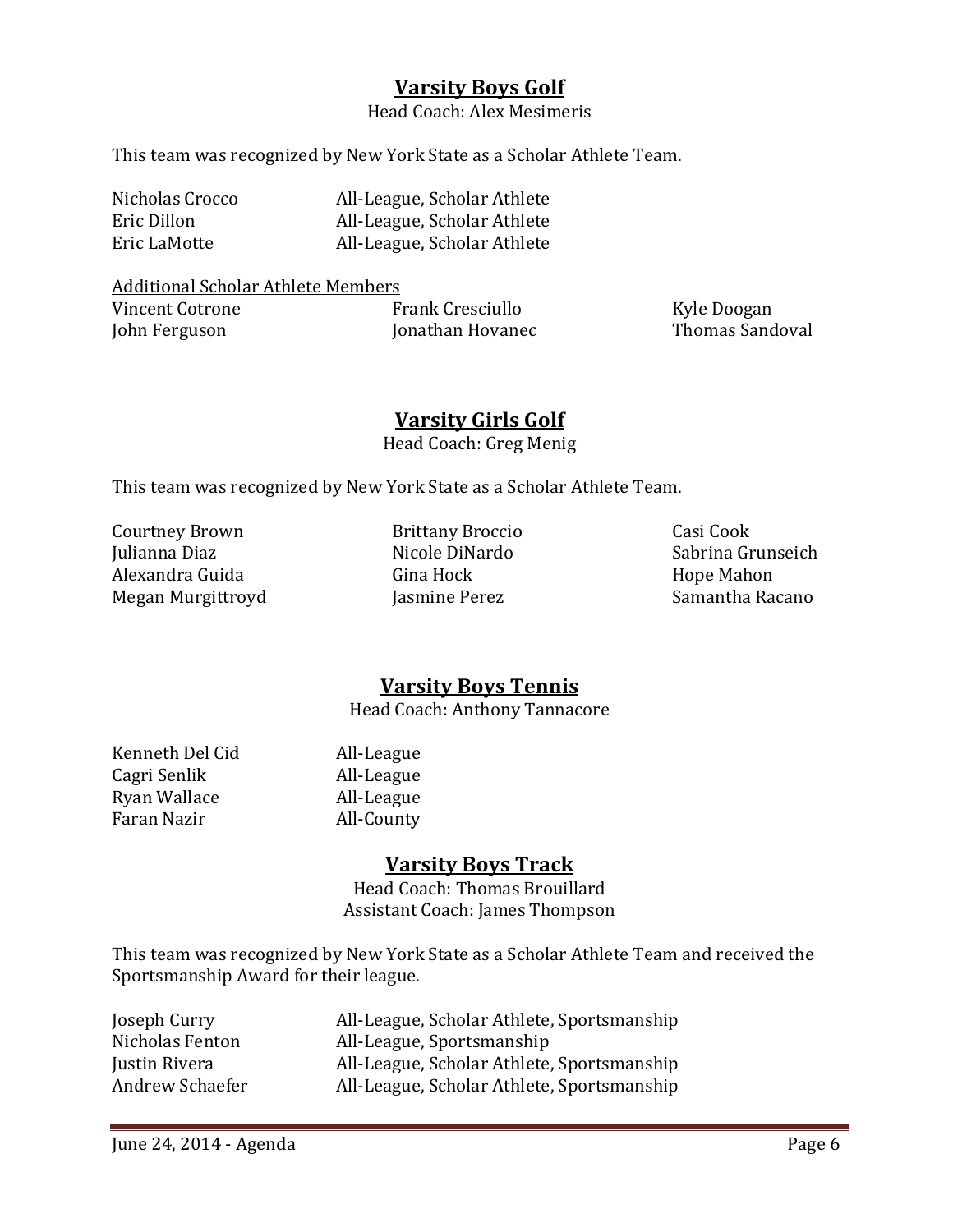Additional Scholar Athlete & Sportsmanship Members Ryan Brown Christopher Cox<br>Michael Scaffidi Christopher Cox Joseph Etersque Michael Scaffidi Alvin Sime Michael Theilling Kendrick Wong

# Additional Sportsmanship Members

Daniel Simeon

Alex Delassalle Adriam Granados Logan Hewlette

Joseph Ranni

# **Varsity Girls Track**

Head Coach: Jim Petti Assistant Coach: Kevin Marner

This team was recognized by New York State as a Scholar Athlete Team and received the Sportsmanship Award for their league.

| Chiamaka Arinze | All-League, Sportsmanship                  |
|-----------------|--------------------------------------------|
| Victoria Major  | All-League, Scholar Athlete, Sportsmanship |

# Additional Scholar Athlete & Sportsmanship Members

Ramsha Arshad Burcak Bas Gina DePietto <br>Caitlin Drake Riahna Edwards Carli Fonseca Caitlin Drake Riahna Edwards Carli Fonseca Daniela Girani Tajriana Haque Caitlin Henry Autumn Highsmith Lenai Jefferson Samantha Knice Alexandria Maniscalco Nicole McElroy Sarah Parsons Jessica Phillips-Harris Kajana Powell Mollie Rooney Gabrielle Samuel Julia Santora Nora Seem<br>Nicole Spoelstra Taylor Theiling Natalie Tianga Nicole Spoelstra Faylor Theiling<br>
Victoria Trovato<br>
Paniela Zabbatino Victoria Trovato

#### Additional Sportsmanship Members

| Karina Alegre   | Tammy Augustin     | Papri Basu    |
|-----------------|--------------------|---------------|
| Taylor Evans    | Jasmyn Jimenez     | Diana Kline   |
| Taylah Lovett   | Victoria Martorano | Brigid Nugent |
| Jacafania Sanon | Brianna Wright     |               |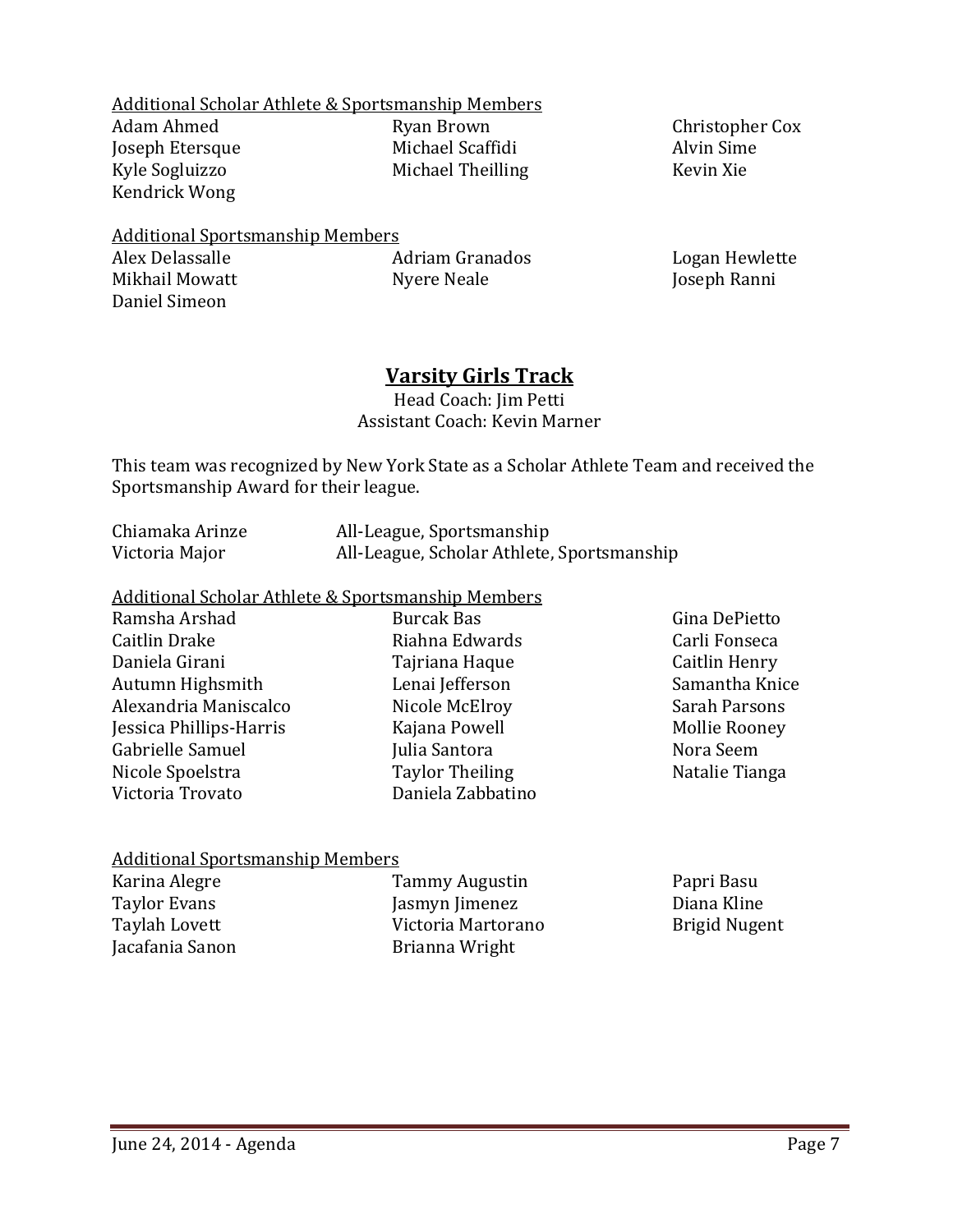# V. **NEW BUSINESSS**

# **1. ACCEPTANCE OF MONETARY DONATION FROM BOX TOPS FOR EDUCATION TO JOHN QUINCY ADAMS SCHOOL**

 *Recommend that the Board of Education approve the following resolution:*

**RESOLVED**, that the Board of Education accepts a check from Box Tops for Education for \$631.90 to be deposited in to the JQA School account for the K-2 students.

# **2. DISPOSAL OF EQUIPMENT AT JFK**

*Recommend that the Board of Education approve the following resolution:*

**RESOLVED**, that the Board of Education approve the disposal of a Yamaha Clavinova keyboard in the orchestra room at JFK. It is broken and beyond repair.

# **3. 2014-2015 BOARD OF EDUCATION MEETING CALENDAR**

 *Recommend that the Board of Education approve the following resolution:*

**RESOLVED**, that the Board of Education approve the Board of Education meeting calendar for the 2014-15 school year.

# **4. INCREASE IN LUNCH PRICES FOR 2014-2015 SCHOOL YEAR**

*Recommend that the Board of Education approve the following resolution:*

**RESOLVED**, in order to comply with federal requirements, the costs for school lunches shall be increased by 0.05 for the 2014-2015 school year as follows:

> High School & Robert Frost: \$1.95<br>May Moore, JOA and JFK: \$1.70 May Moore, JQA and JFK: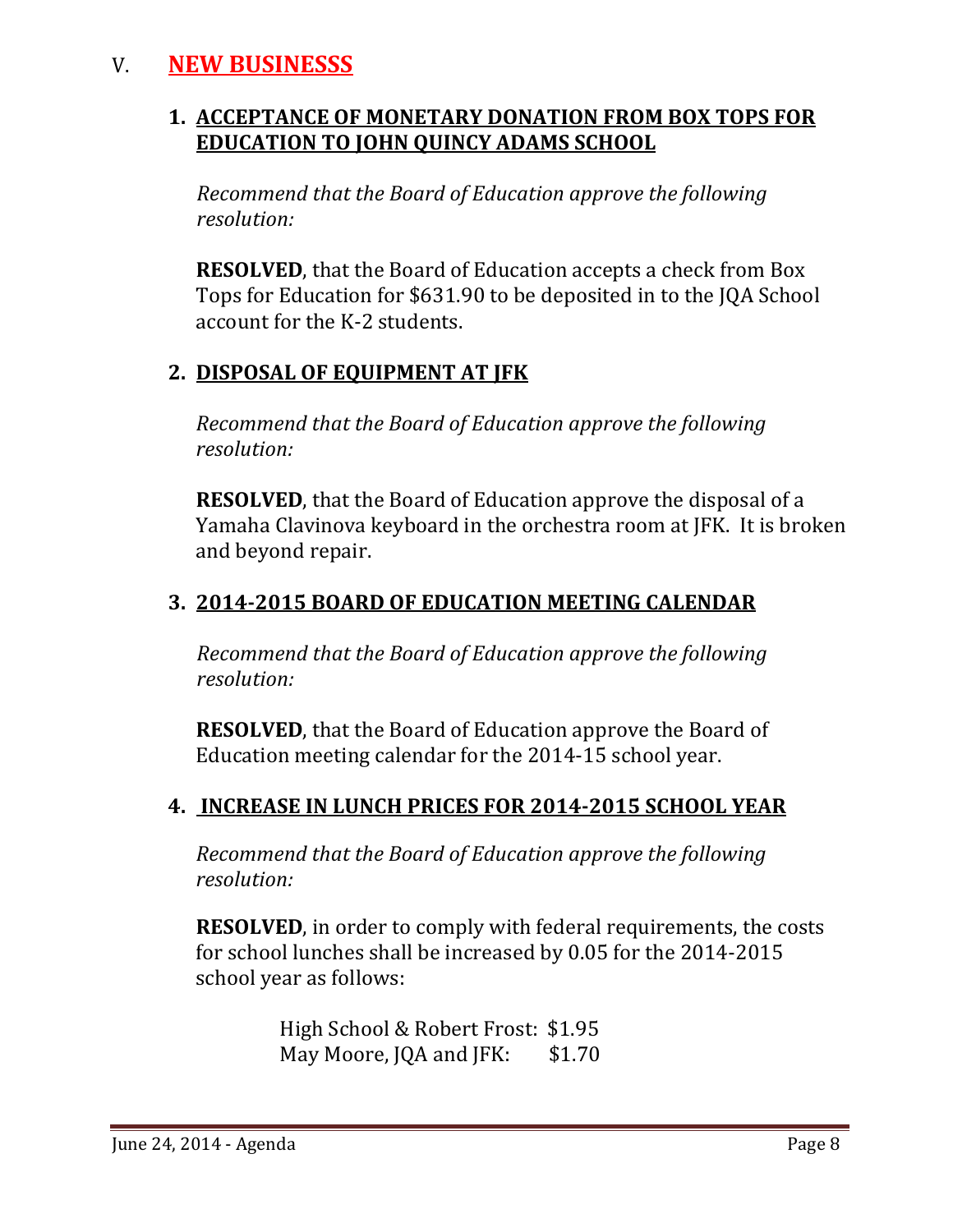# **5. DATE &TIME FOR REORGANIZATION MEETING**

*Recommend that the Board of Education approve the following resolution:*

**RESOLVED**, that the Reorganization Meeting for the Deer Park Union Free School District shall take place at 6:30p.m. on Monday, July 7, 2014.

# **6. JOINT MUNICIPAL COOPERATIVE BIDDING AGREEMENT**

*Recommend that the Board of Education approve the following resolution:*

**WHEREAS**, various educational and municipal corporations located within the State of New York desire to bid jointly for *Tutorial & Special Education Services for Students, Western Suffolk BOCES & Component School Districts – RFP #12- 01P/Opened April 25, 2012; Original Contract Term: July 1, 2012 through June 30, 2013; Second Extension of Contract: July 1, 2014 through June 30, 2015;* and

**WHEREAS**, the Deer Park Union School District, an educational/municipal corporation is desirous of selectively participating with other educational and/or municipal corporations in the State of New York in joint bidding in the areas mentioned above pursuant to General Municipal Law § 119-o and Education Law Section 1950; and

**WHEREAS**, the District is a municipality within the meaning of General Municipal Law § 119-n and is eligible to participate in the Board of Cooperative Educational Services, Second Supervisory District of Suffolk County (hereinafter Western Suffolk BOCES) Joint Municipal Cooperative Bidding Initiative in the areas mentioned above; and

**WHEREAS**, with respect to all activities conducted by the Western Suffolk BOCES, the District wishes to delegate to Western Suffolk BOCES the responsibility for drafting of specifications, advertising for bids/proposals, accepting and opening bids/proposals, tabulating bids/proposals, awarding the bids/proposals, extending awards of bids/proposals, and reporting the results to the District.

**BE IT RESOLVED** that the District hereby appoints Western Suffolk BOCES to represent it and to act as the lead agent in all matters related to the services as described above; and

**BE IT FURTHER RESOLVED** that the District hereby authorizes Western Suffolk BOCES to place all legal advertisements for any required cooperative bidding in Newsday, which is designated as the official newspaper for Western Suffolk BOCES; and

**BE IT FURTHER RESOLVED** that this Agreement with the District shall be for a term of one (1) year as authorized by General Municipal Law §119-o.2.j.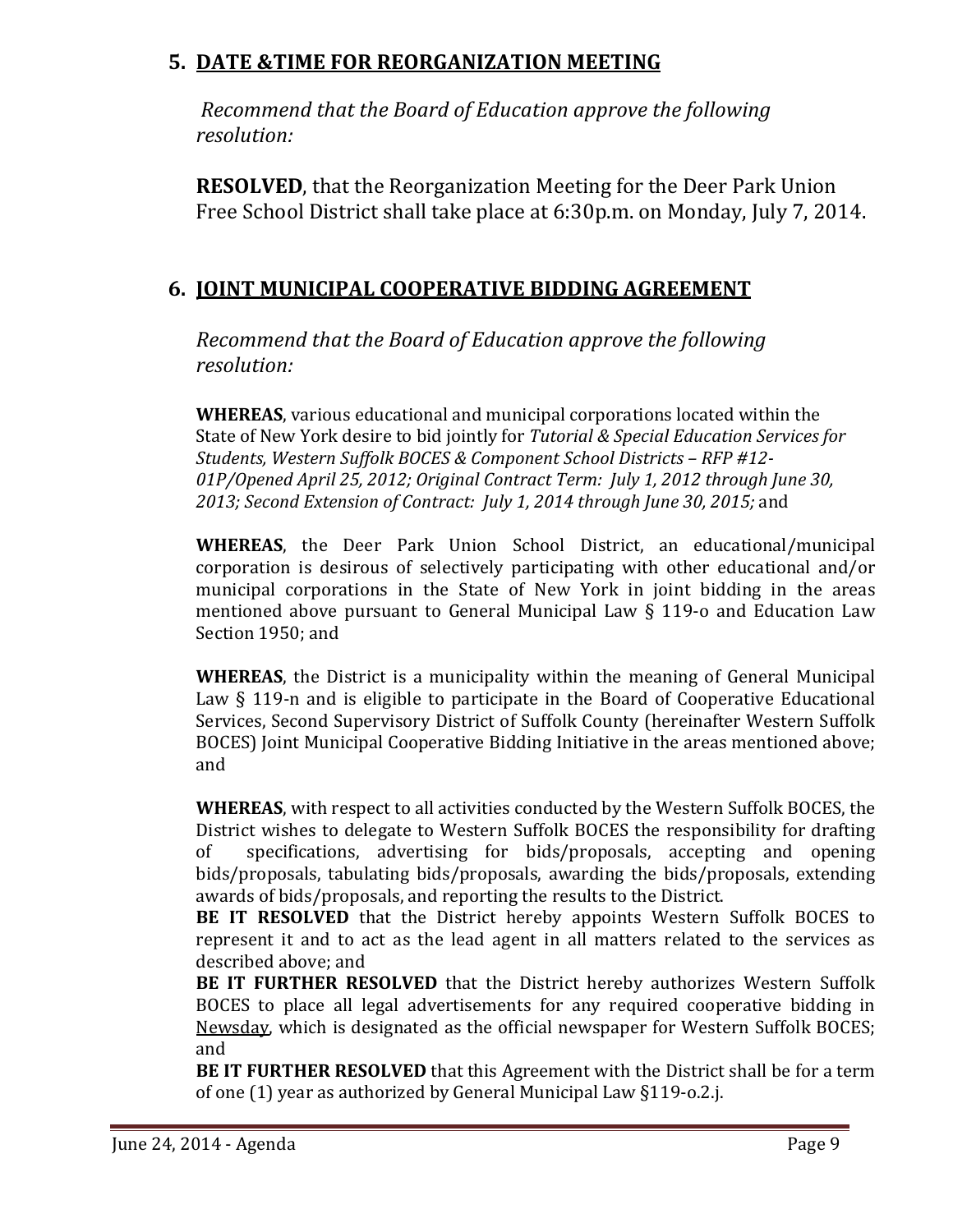# VI. **APPROVAL OF SCHEDULES**

*Recommend that the Board of Education approve the following schedules collectively:*

# **NON-INSTRUCTIONAL**

#### **SCHEDULE -- CS --CHANGE OF SALARY/ STATUS (Non-Instructional)**

#### **Deborah Henry**

Robert Frost Middle School<br>Position: Teacher Aid Teacher Aide Salary/Step:<br>Effective Effective 9/1/2014 Reduced from 6 hours to 5 hours

#### **Kevin Kavanagh**

Deer Park High School<br>Position: Senior Senior Lifeguard<br>\$12.98/hr Salary/Step:<br>Effective  $6/25/2014$ 

#### **Christine Lacascia**

District Wide Substitute Teacher Aide Salary/Step: From: \$12.78 per hour To: \$8.00 per hour<br>Effective 9/1/2014 Effective 9/1/2014 Excessed as Teacher Aide.

#### **Allyssa Patak**

Deer Park High School<br>Position: Senior Senior Lifeguard<br>\$12.98/hr Salary/Step:<br>Effective  $6/25/2014$ 

### **Maureen Yung**

District Wide **Substitute Teacher Aide** Salary/Step: From: \$12.78 per hour To: \$8.00 per hour<br>Effective 9/1/2014  $9/1/2014$ Excessed as Teacher Aide.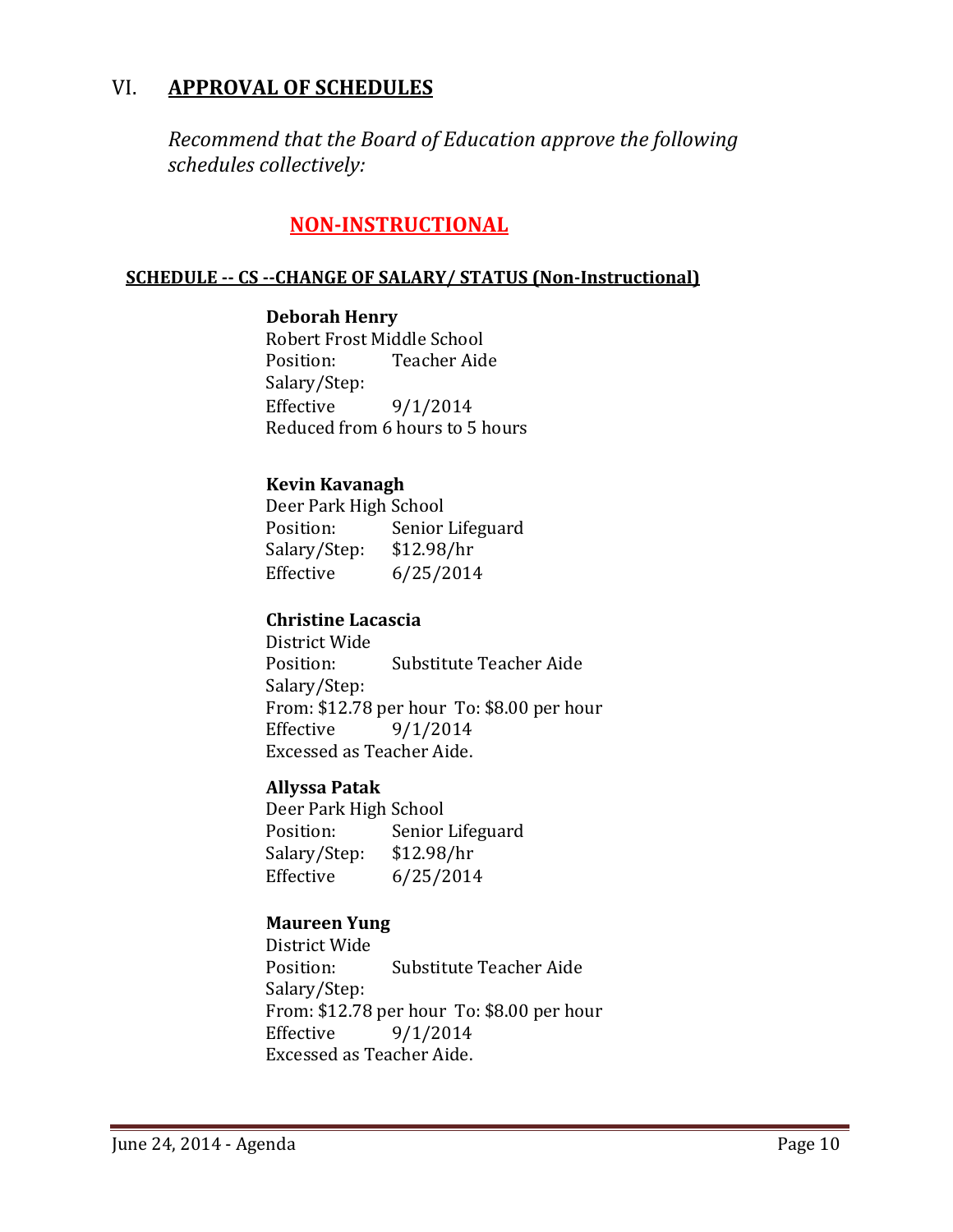#### **SCHEDULE -- NNPS --PER DIEM SUBSTITUTES (Non-Instructional)**

#### **Raymond Capone**

District Wide<br>Position: Substitute Custodian<br>\$8.50/hr Salary/Step:<br>Effective  $6/4/2014$ 

#### **Richard Ledbetter**

District Wide Substitute Custodian<br>\$8.50/hr Salary/Step:<br>Effective  $6/4/2014$ 

#### **Joseph Manzione**

District Wide Substitute Custodian<br>\$8.50/hr Salary/Step: Effective 6/11/2014

#### **Gina M. Vogler**

District Wide Substitute Non-Instructional Aide<br>\$8.00/hr Salary/Step:<br>Effective  $9/1/2014$ 

#### **SCHEDULE -- OO --RESIGNATIONS / RETIREMENTS / REMOVALS / TERMINATIONS (Non-Instructional)**

#### **Victoria Lawless**

District Wide Substitute Aide Salary/Step:<br>Effective  $6/6/2014$ Removal from substitute list. Has not worked this school year.

#### **Geraldine Luppy**

District Wide Substitute Aide Salary/Step:<br>Effective  $6/6/2014$ Removal from substitute list. Has not worked this school year.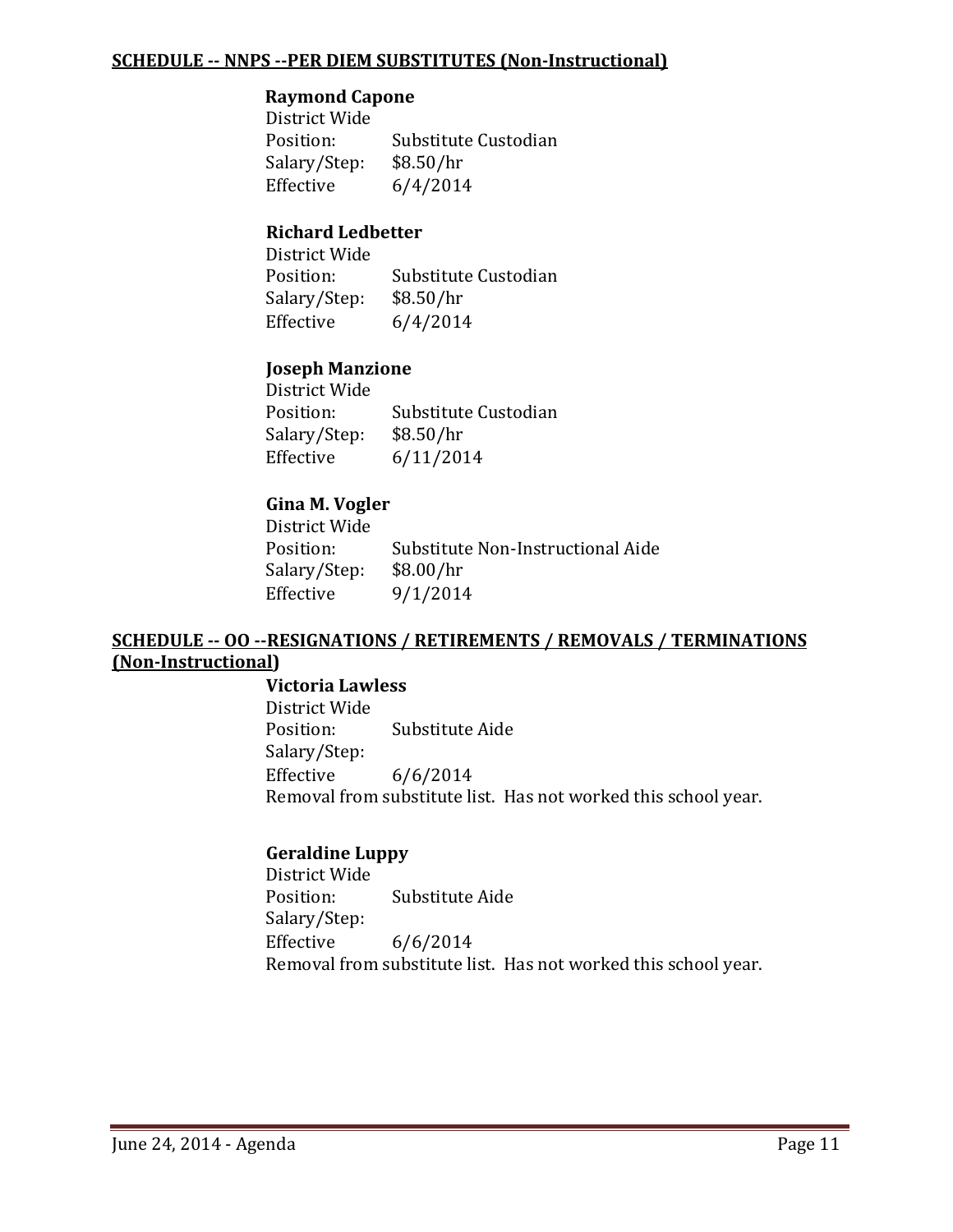#### **Michelle Merlino**

District Wide Substitute Aide Salary/Step:<br>Effective  $6/6/2014$ Removal from substitute list. Has not worked this school year.

### **Marion Romani**

District Wide Substitute Aide Salary/Step:  $6/6/2014$ Removal from substitute list. Has not worked this school year.

#### **James Russ**

Deer Park High School<br>Position: Securit **Security Guard** Salary/Step:<br>Effective  $6/6/2014$ Termination. No outstanding obligation to the district.

#### **Marguerite Savana**

District Wide Substitute Clerical Salary/Step:  $9/1/2014$ Resignation. No outstanding obligation to the district.

#### **SCHEDULE -- QQ --LEAVES OF ABSENCE (Non-Instructional)**

#### **Debra Cook**

Robert Frost Middle School<br>Position: Clerk Typist Clerk Typist Salary/Step:<br>Effective  $7/24/2014 - 8/6/2014$ CHANGE OF DATES FOR UNPAID LOA

#### **Carol Delahunty**

John F Kennedy Intermediate School<br>Position: Registered Nurse Registered Nurse Salary/Step: Effective 5/28/2014 - 6/30/2014 Unpaid Medical LOA (FMLA)

#### **Anthony Macaluso**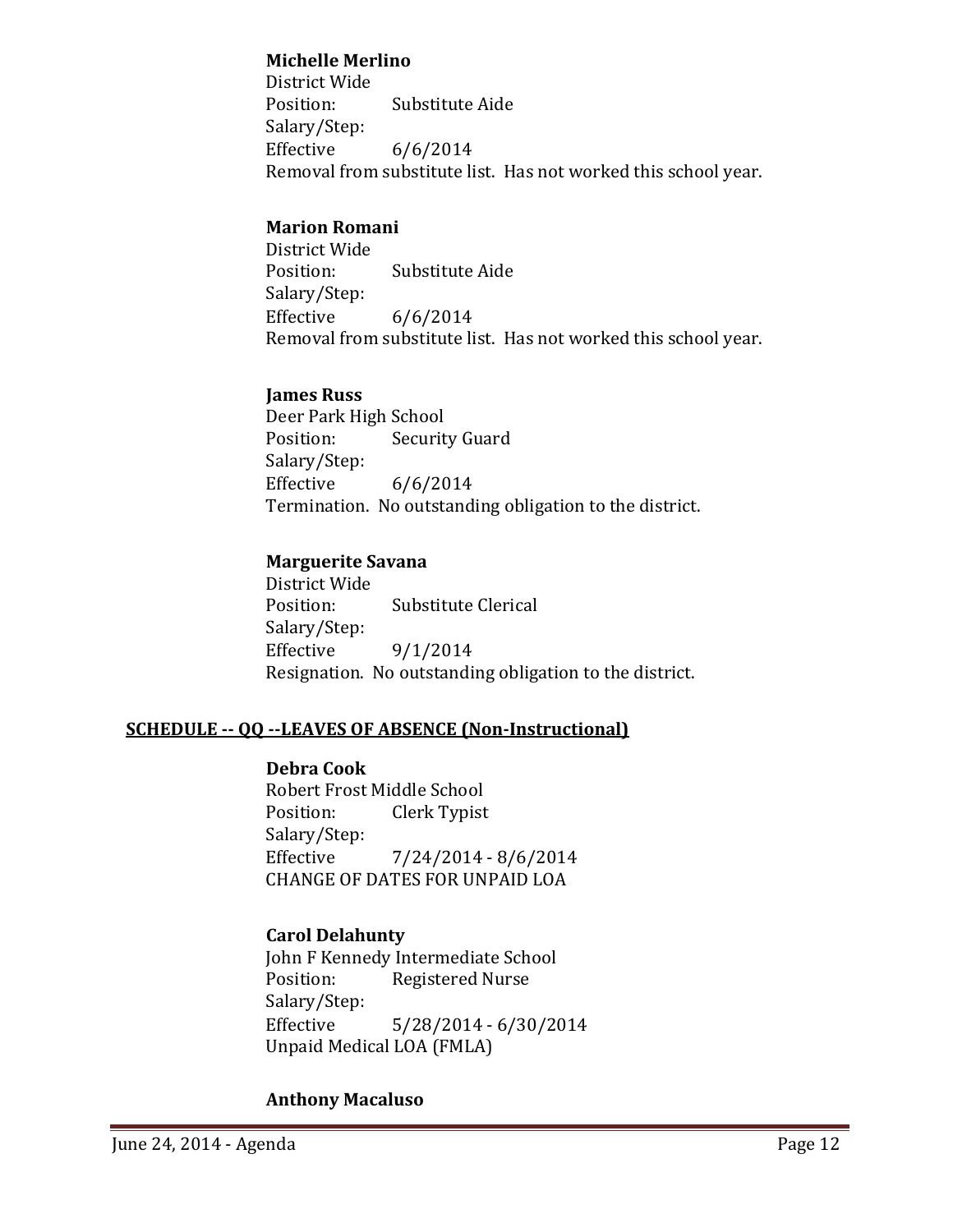Transportation **Bus Driver** Salary/Step: Effective 9/1/2014 - 10/31/2014 Extension of unpaid LOA

#### **Marie Racanelli**

John Quincy Adams School<br>Position: Clerk Typis Clerk Typist Salary/Step:<br>Effective  $5/31/2014 - 6/3/2014$ Paid Extension of Medical LOA (FMLA)

#### **SCHEDULE -- TPA --TEMPORARY ASSIGNMENT (Non-Instructional)**

#### **Brittney Aiken**

Summer School<br>Position: Summer Shadow<br>\$10/hr Salary/Step:<br>Effective  $6/30/2014 - 8/15/2014$ 

# **INSTRUCTIONAL**

#### **SCHEDULE -- CSS --CHANGE OF STATUS / SALARY (Instructional)**

#### **Heather Ciurleo**

John F Kennedy Intermediate School<br>Position: Long Term Sub (LR) S Position: Long Term Sub (LR) Special Education Teacher<br>Salary/Step: \$56,516 MA/Step 1 Salary/Step: \$56,516 MA/Step 1<br>Effective 5/10/2014 - 6/30/2014  $5/10/2014 - 6/30/2014$ Salary prorated at \$10,738

#### **Keith Fasano**

Deer Park High School .2 Permanent Substitute Teacher<br>\$115/day Salary/Step: Effective 5/30/2014 - 6/30/2014 Salary prorated at \$23/day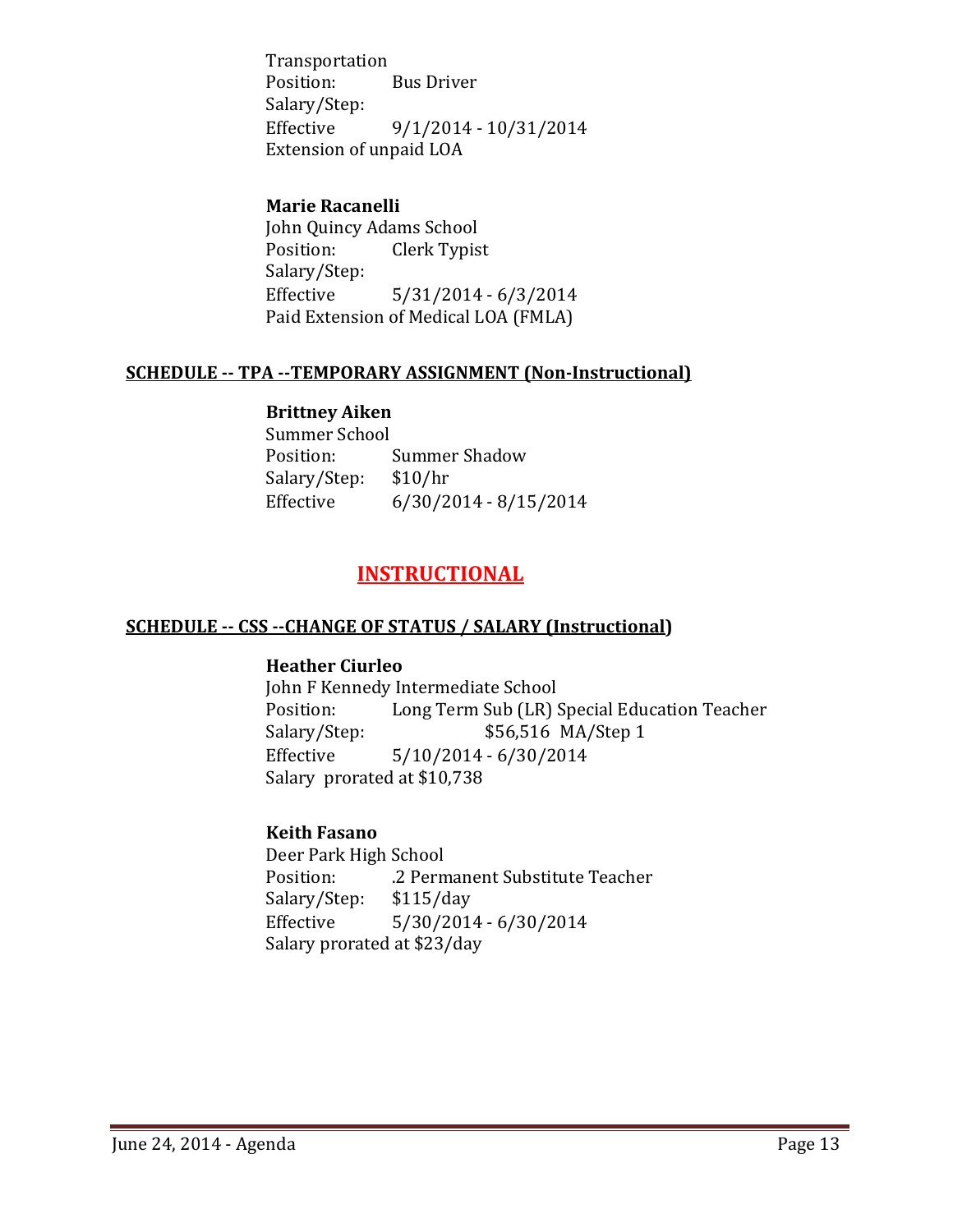#### **Keith Fasano**

Deer Park High School<br>Position: Long T Position: Long Term Sub (LR) .8 English Teacher<br>Salary/Step: \$51,358 BA/Step 1 Salary/Step: \$51,358 BA/Step 1<br>Effective 5/30/2014 - 6/30/2014  $5/30/2014 - 6/30/2014$ Salary prorated at \$4,314.07 (D. LaCova)

#### **Michelle Kwon**

Deer Park High School Position: Long Term Sub (LR) .2 ELA Teacher<br>Salary/Step: \$84,410 MA/Step 11 \$84,410 MA/Step 11 Effective 5/30/2014 - 6/30/2014 Salary prorated at \$1,773 (D. LaCova)

#### **Christine MacQuarrie**

John F Kennedy Intermediate School<br>Position: 5 Literacy(IOA)/.5 M .5 Literacy(JQA)/.5 Math AIS (JFK)<br>No Change Salary/Step:<br>Effective  $9/1/2014$ CODES: F2110.150.1411 (\$35,840) A2110.120 (\$60,806)

#### **Kevin Marner**

Deer Park High School<br>Position: 7 Phys Position: .7 Physical Education Teacher \$76,856 MA/Step 11 Effective 9/1/2014 - 6/30/2015 CHANGE FROM .6 TO .7 Salary prorated at \$53,80.60

#### **SCHEDULE -- LR --LONG TERM SUBSTITUTE / LEAVE REPLACEMENT (LR) APPOINTMENTS (Instructional)**

#### **Ariel Miano**

Deer Park High School Position: Long Term Sub (LR) Math Teacher<br>Salary/Step: \$61,524 MA/Step 1 \$61,524 MA/Step 1 Effective 9/1/2014 - 1/30/2015 (J. Adamo) Salary prorated at \$30,762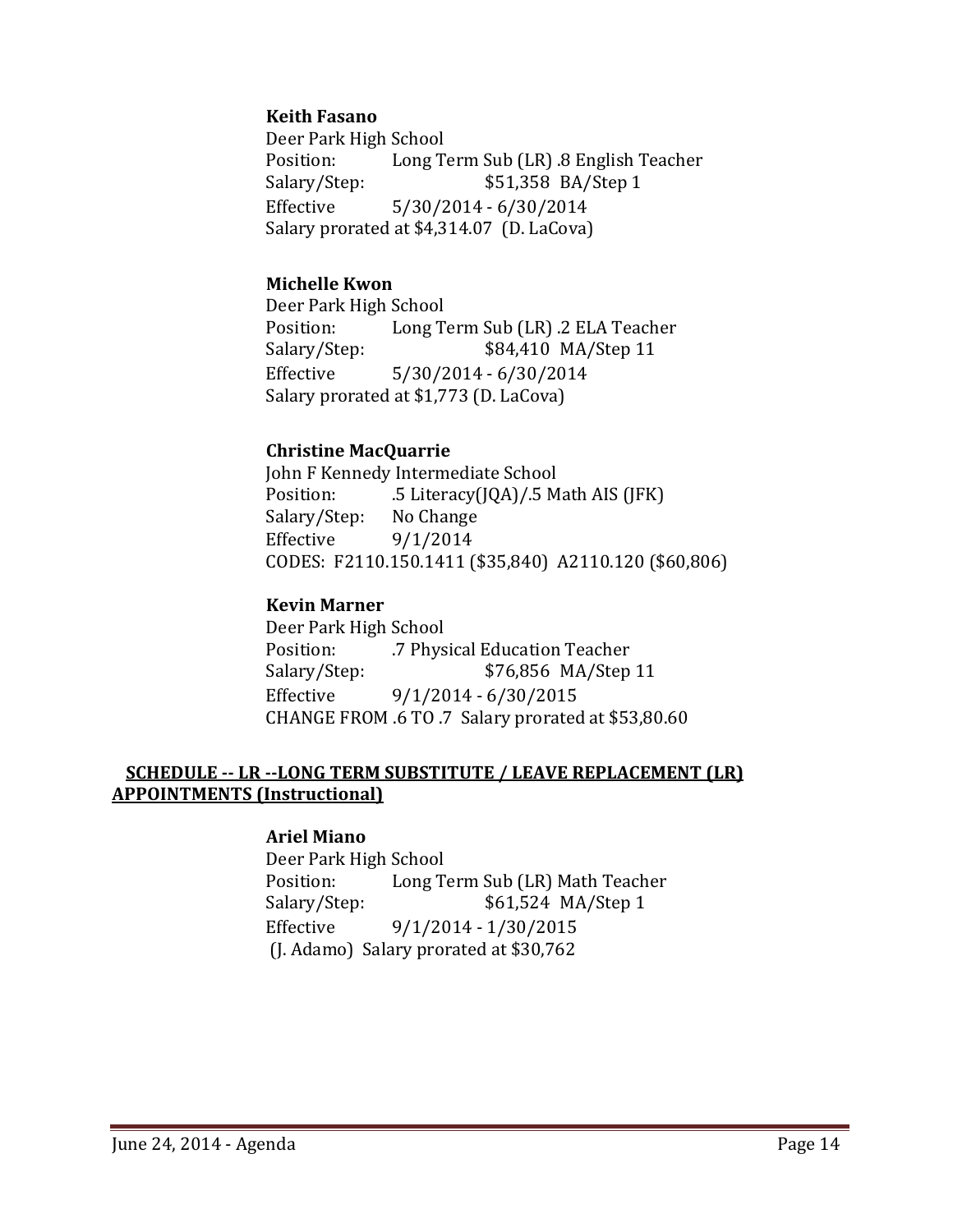#### **SCHEDULE -- N --PROBATIONARY TEACHER (Instructional)**

#### **John Beleckas**

Deer Park High School Position: Probationary Special Education Teacher<br>Salary/Step: \$61,524 Step 1 \$61,524 Step 1 Effective 9/1/2014 - 8/31/2017

#### **Kimberly Lecamus**

Robert Frost Middle School<br>Position: Probationar Position: Probationary World Language Teacher<br>Salary/Step: \$61,524 MA/Step 1 \$61,524 MA/Step 1 Effective 9/1/2014 - 8/31/2017

#### **Anne McCormack**

| Deer Park High School |                                  |
|-----------------------|----------------------------------|
| Position:             | <b>Probationary Math Teacher</b> |
| Salary/Step:          | \$61,524 Step 1                  |
| Effective             | $9/1/2014 - 8/31/2017$           |

#### **SCHEDULE -- NS --PERMANENT SUBSTITUTES (Instructional)**

#### **Michele Alo**

John F Kennedy Intermediate School<br>Position: Permanent Substitute Permanent Substitute<br>\$115/day Salary/Step:<br>Effective  $6/1/2014 - 6/30/2014$ (Schulter)

#### **Scott Anderson**

Robert Frost Middle School<br>Position: Permanent ! Permanent Substitute<br>\$115/day Salary/Step:<br>Effective  $6/1/2014 - 6/30/2014$ (Harker)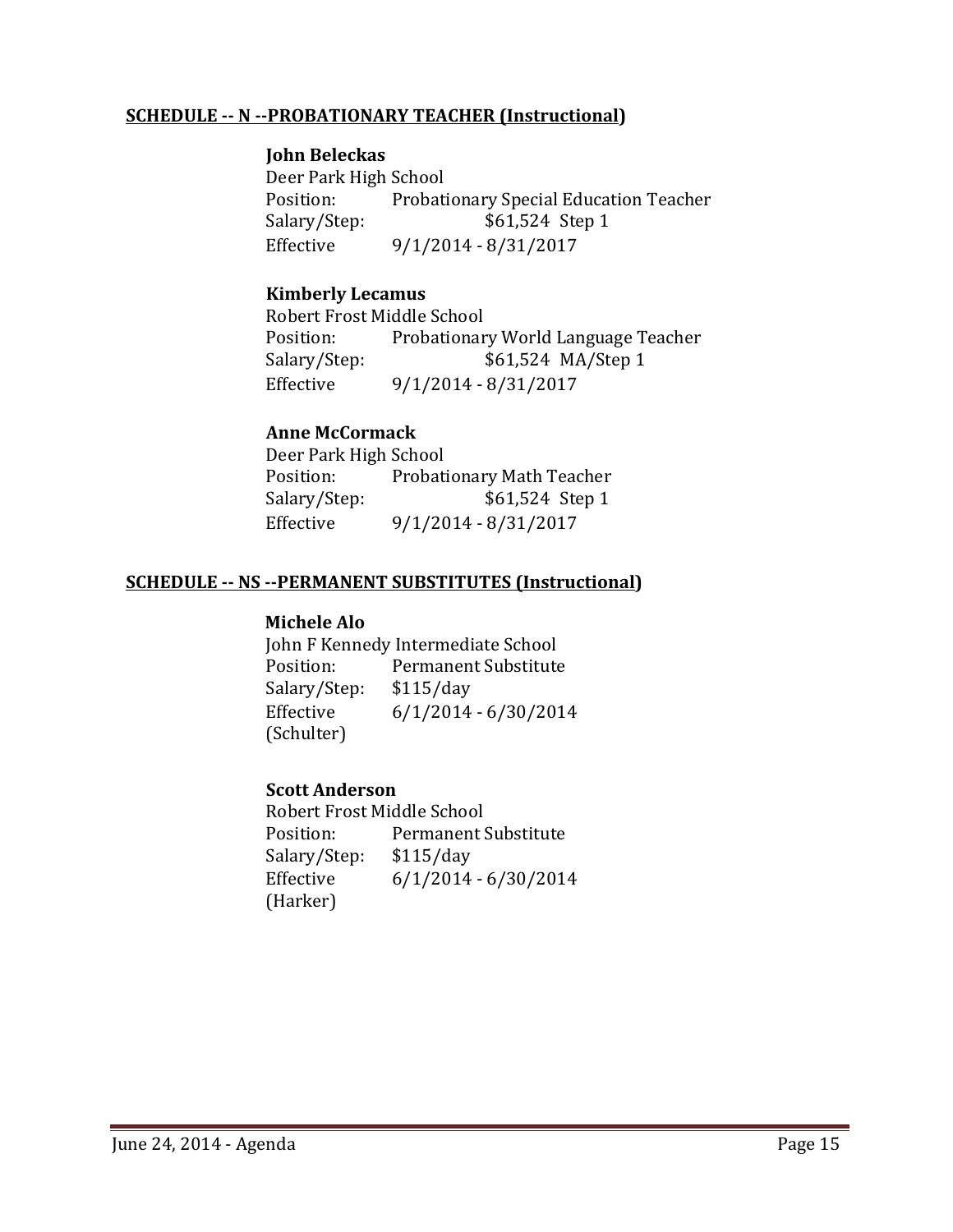#### **SCHEDULE -- O --RESIGNATIONS / RETIREMENTS / REMOVALS / TERMINATIONS (Instructional)**

#### **Janea Brachfeld**

District Wide Per-Diem Substitute Teacher Salary/Step:<br>Effective Effective 6/17/2014 Resignation. No outstanding obligation to the district.

#### **Barbara O'Sullivan**

Robert Frost Middle School<br>Position: Teaching As **Teaching Assistant** Salary/Step: Effective 6/30/2014 Resignation with the purpose of RETIREMENT.

#### **SCHEDULE -- Q --LEAVES OF ABSENCE (Instructional)**

#### **Jessica Caputo**

May Moore School<br>Position: Ele **Elementary Teacher** Salary/Step:<br>Effective  $6/21/2014 - 6/27/2014$ Extension of Paid Medical LOA (FMLA)

#### **Darrel Clark**

May Moore School<br>Position: Tea **Teaching Assistant** Salary/Step:<br>Effective  $5/12/2014 - 5/30/2014$ Unpaid Medical LOA (FMLA)

#### **Lynn Hadity**

May Moore School<br>Position: Ele **Elementary Teacher** Salary/Step:<br>Effective  $6/23/2014 - 6/27/2014$ Paid Medical LOA (FMLA)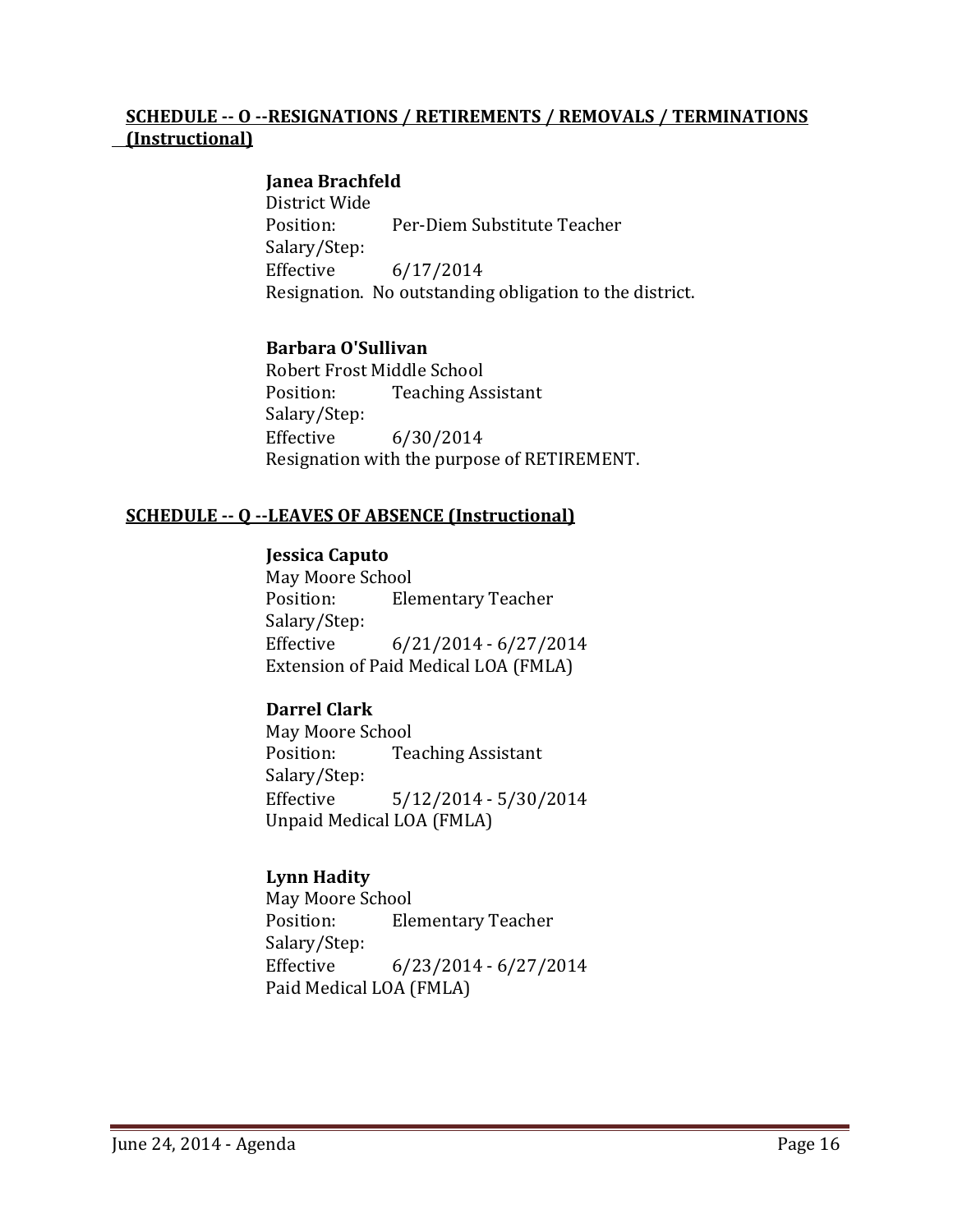#### **Jessica Kalisiewicz**

John F Kennedy Intermediate School<br>Position: Elementary Teacher **Elementary Teacher** Salary/Step:  $9/15/2014 - 12/5/2014$ 9/15/14-10/24/14 Paid Maternity LOA (FMLA) 10/25/14-12/5/14 Unpaid remainder of FMLA

#### **Lisa McQuilkin**

Robert Frost Middle School<br>Position: Guidance Co Guidance Counselor Salary/Step: Effective 9/1/2014 - 11/21/2014 9/1/14-9/5/14 Paid Maternity LOA (FMLA) 9/6/14-11/21/14 Unpaid Remainder of LOA (FMLA)

#### **Shvonne Romanitch**

John Quincy Adams School<br>Position: Elementary **Elementary Teacher** Salary/Step:<br>Effective  $6/10/2014 - 6/13/2014$ Extension of Paid LOA

#### **Audrey Schulter**

John F Kennedy Intermediate School **Elementary Teacher** Salary/Step: Effective 5/28/2014 - 6/17/2014 Extension of WORKERS COMP

#### **SCHEDULE -- TR --TRANSFERS (Instructional)**

#### **Darrel Clark**

Washington<br>Position: **Teaching Assistant** Salary/Step: Effective 6/2/2014 - 6/30/2014 Transfer from May Moore to Washington School due to staff and Special Ed program needs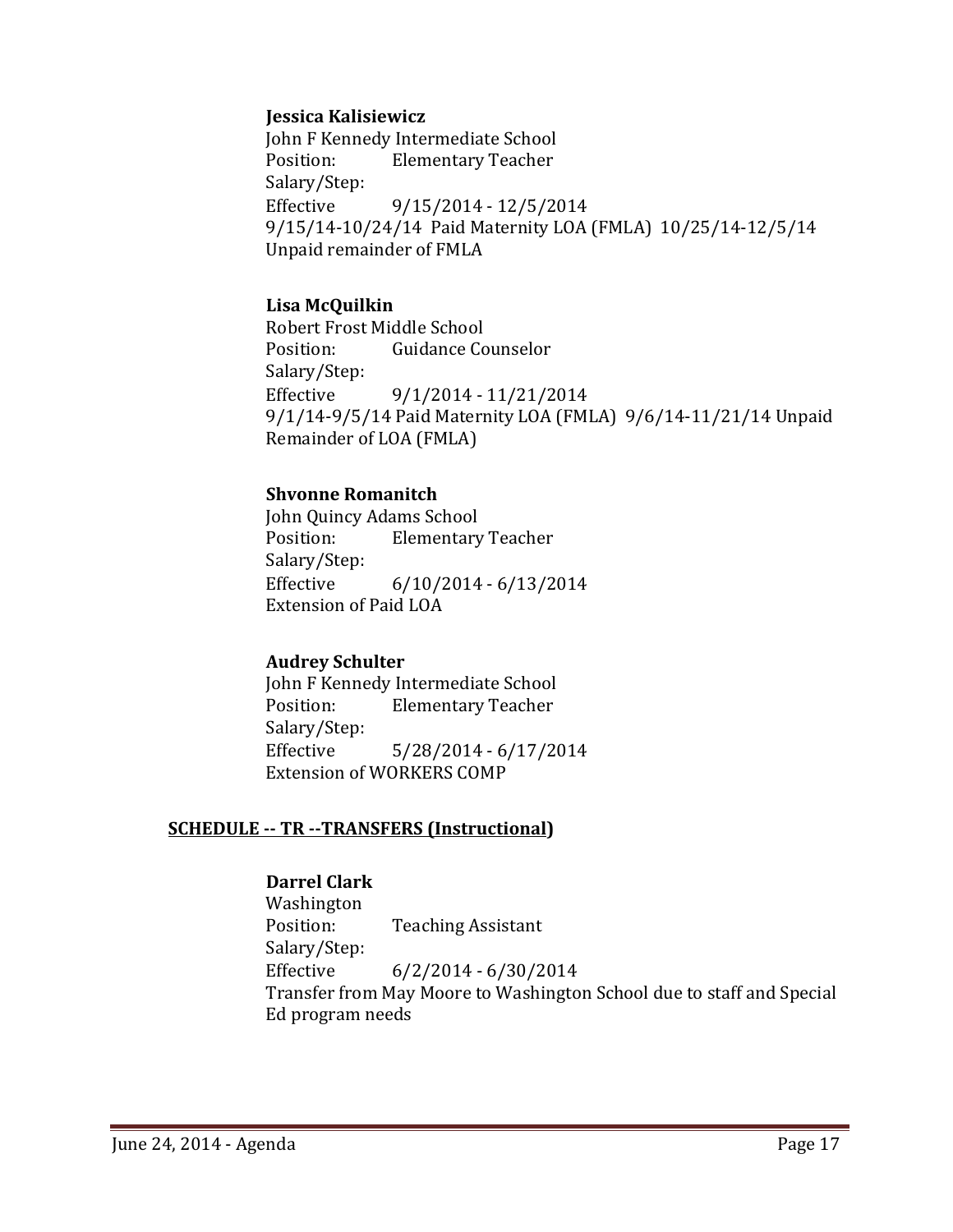#### **SCHEDULE -- TTPA --TEMPORARY ASSIGNMENT (Instructional)**

#### **Joseph Bianca**

Deer Park High School<br>Position: Varsity Position: Varsity Asst Football Coach<br>Salary/Step: \$4,589.83 Salary/Step: \$4,589.83 9.5 Units/Step 3<br>Effective 8/18/2014 - 11/8/2014 Effective 8/18/2014 - 11/8/2014

#### **Thomas Brouillard**

Deer Park High School<br>Position: Varsity Varsity Head Cross Country Coach<br>\$5,639.04 9 Units.Step 5+ Salary/Step:<br>Effective Effective 8/25/2014 - 11/8/2014

#### **Adam Brown**

Deer Park High School<br>Position: Varsity Position: Varsity Asst Football Coach<br>Salary/Step: \$5,952.32 9.5 Units/Step 5 Effective 8/18/2014 - 11/8/2014

#### **Kevin Cogan**

Robert Frost Middle School<br>Position: 7/8 Gr Head Position: 7/8 Gr Head Boys Soccer Coach<br>Salary/Step: \$4,385.92 7 U 7 Units/Step 5+ Effective 9/3/2014 - 11/8/2014

#### **Peter Coletti**

| Deer Park High School |                       |                 |
|-----------------------|-----------------------|-----------------|
| Position:             | IV Head Tennis Coach  |                 |
| Salary/Step:          | \$5,012.48            | 8 Untis/Step 5+ |
| Effective             | 8/25/2014 - 11/8/2014 |                 |

#### **Lia Demyen**

Deer Park High School<br>Position: Varsity Position: Varsity Head Cheerleading Coach<br>Salary/Step: \$5,012.48 8 Uni 8 Units/Step 5+ Effective 8/25/2014 - 11/8/2014

#### **Robert Franco**

| Deer Park High School |                                |                      |
|-----------------------|--------------------------------|----------------------|
| Position:             | Varsity Head Boys Soccer Coach |                      |
| Salary/Step:          | \$6,578.88                     | 10.5 Units/Step $5+$ |
| Effective             | 8/25/2014 - 11/8/2014          |                      |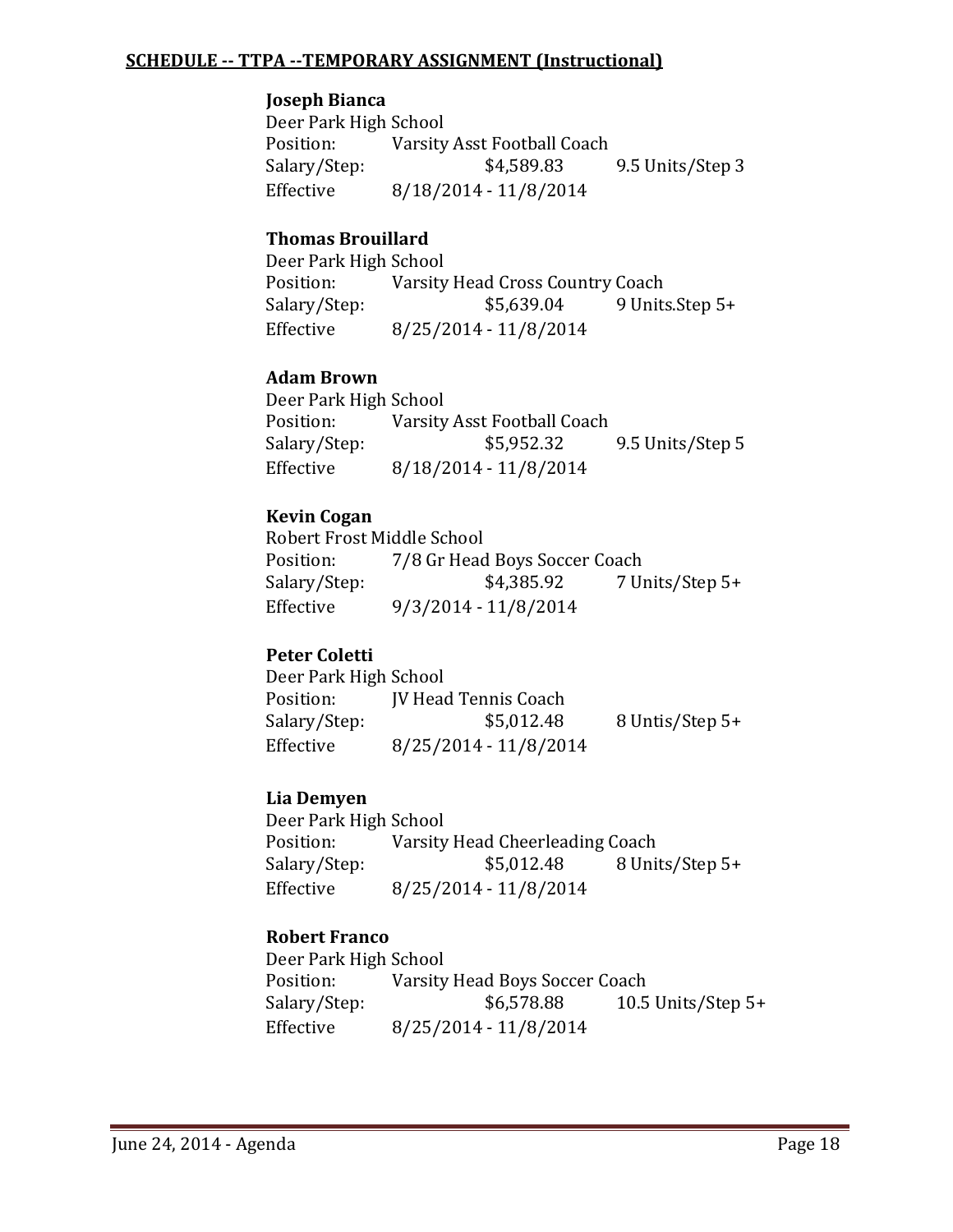#### **Christy Freire**

Deer Park High School<br>Position: Additic Position: Additional .2 ESL Teacher<br>Salary/Step: \$64,324 BA/S Salary/Step: \$64,324 BA/Step 7<br>Effective 9/1/2014 - 6/30/2015  $9/1/2014 - 6/30/2015$ Salary prorated at \$12,865

#### **Lauren Funaro**

Robert Frost Middle School<br>Position: 7/8 Gr Head Position: 7/8 Gr Head Cheerleading Coach<br>Salary/Step: \$2,415.70 5 Uni 5 Units/Step 4 Effective 9/3/2014 - 11/8/2014

#### **Daniel Higgins**

Deer Park High School<br>Position: Varsity Position: Varsity Head Volleyball Coach<br>Salary/Step: \$6,892.16 11 11 Units/Step  $5+$ Effective 8/25/2014 - 11/8/2014

#### **Keri Inghilterra**

Robert Frost Middle School<br>Position: 7/8 Gr Head Position: 7/8 Gr Head Girls Soccer Coach<br>Salary/Step: \$4,385.92 7 U Salary/Step: \$4,385.92 7 Units/Step 5+<br>Effective 9/3/2014 - 11/8/2014 Effective 9/3/2014 - 11/8/2014

#### **Caryn Kaplan**

Deer Park High School<br>Position: Varsity Position: Varsity Head Tennis Coach<br>Salary/Step: \$6,892.16 Salary/Step: \$6,892.16 11 Units/Step 5+<br>Effective 8/25/2014 - 11/8/2014 Effective 8/25/2014 - 11/8/2014

#### **Ian Kyranakis**

Deer Park High School<br>Position: Varsity Position: Varsity Head Girls Soccer Coach<br>Salary/Step: \$6,578.88 10.5 Salary/Step: \$6,578.88 10.5 Units/Step 5+<br>Effective 8/25/2014 - 11/8/2014 Effective 8/25/2014 - 11/8/2014

#### **Ronald Langella**

Deer Park High School<br>Position: Varsity Position: Varsity Head Football Coach<br>Salary/Step: \$8,458.56 13.5 Units/Step  $5+$ Effective 8/18/2014 - 11/8/2014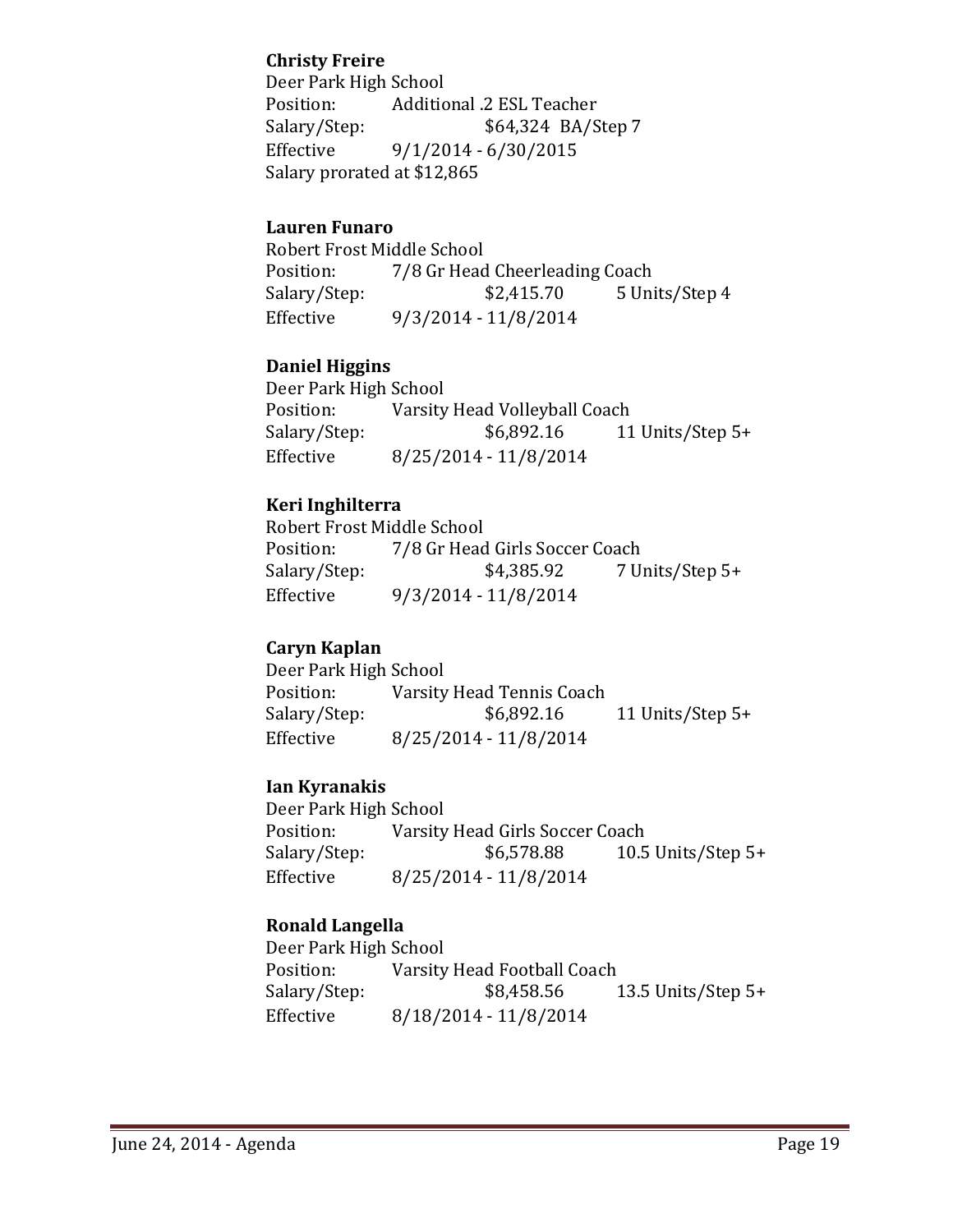#### **Kevin Marner**

Robert Frost Middle School<br>Position: 7/8 Gr Asst Position: 7/8 Gr Asst Football Coach<br>Salary/Step: \$5,325.76 Salary/Step: \$5,325.76 8.5 Units/Step 5+<br>Effective 9/3/2014 - 11/8/2014 Effective 9/3/2014 - 11/8/2014

#### **Michael McLaughlin**

Deer Park High School<br>Position: Varsity Position: Varsity Asst Boys Soccer Coach<br>Salary/Step: \$5,012.48 8 U Salary/Step: \$5,012.48 8 Units/Step 5+<br>Effective 8/25/2014 - 11/8/2014 Effective 8/25/2014 - 11/8/2014

#### **Gregory Menig**

Deer Park High School<br>Position: Varsity Position: Varsity Asst Girls Soccer Coach<br>Salary/Step: \$5,012.48 8 U Salary/Step: \$5,012.48 8 Units/Step 5+<br>Effective 8/25/2014 - 11/8/2014 Effective 8/25/2014 - 11/8/2014

#### **Christina O'Hara**

Deer Park High School<br>Position: [V Head Position: JV Head Girls Soccer Coach<br>Salary/Step: \$5,012.48 Salary/Step: \$5,012.48 8 Units/Step 5+<br>Effective 8/25/2014 - 11/8/2014 Effective 8/25/2014 - 11/8/2014

#### **Mary Reynolds**

District Wide Grant Funded Special Education Programs Manager \$4,000 Salary/Step:<br>Effective  $7/1/2014 - 6/30/2015$ 

#### **Al Ritocco**

| Deer Park High School |                               |                  |
|-----------------------|-------------------------------|------------------|
| Position:             | <b>IV Head Football Coach</b> |                  |
| Salary/Step:          | \$4,589.83                    | 9.5 Units/Step 2 |
| Effective             | $8/18/2014 - 11/8/2014$       |                  |

#### **Anthony Saccone**

| Deer Park High School |                                 |                   |
|-----------------------|---------------------------------|-------------------|
| Position:             | <b>JV Head Volleyball Coach</b> |                   |
| Salary/Step:          | \$5,325.76                      | 8.5 Units/Step 5+ |
| Effective             | $8/25/2014 - 11/8/2014$         |                   |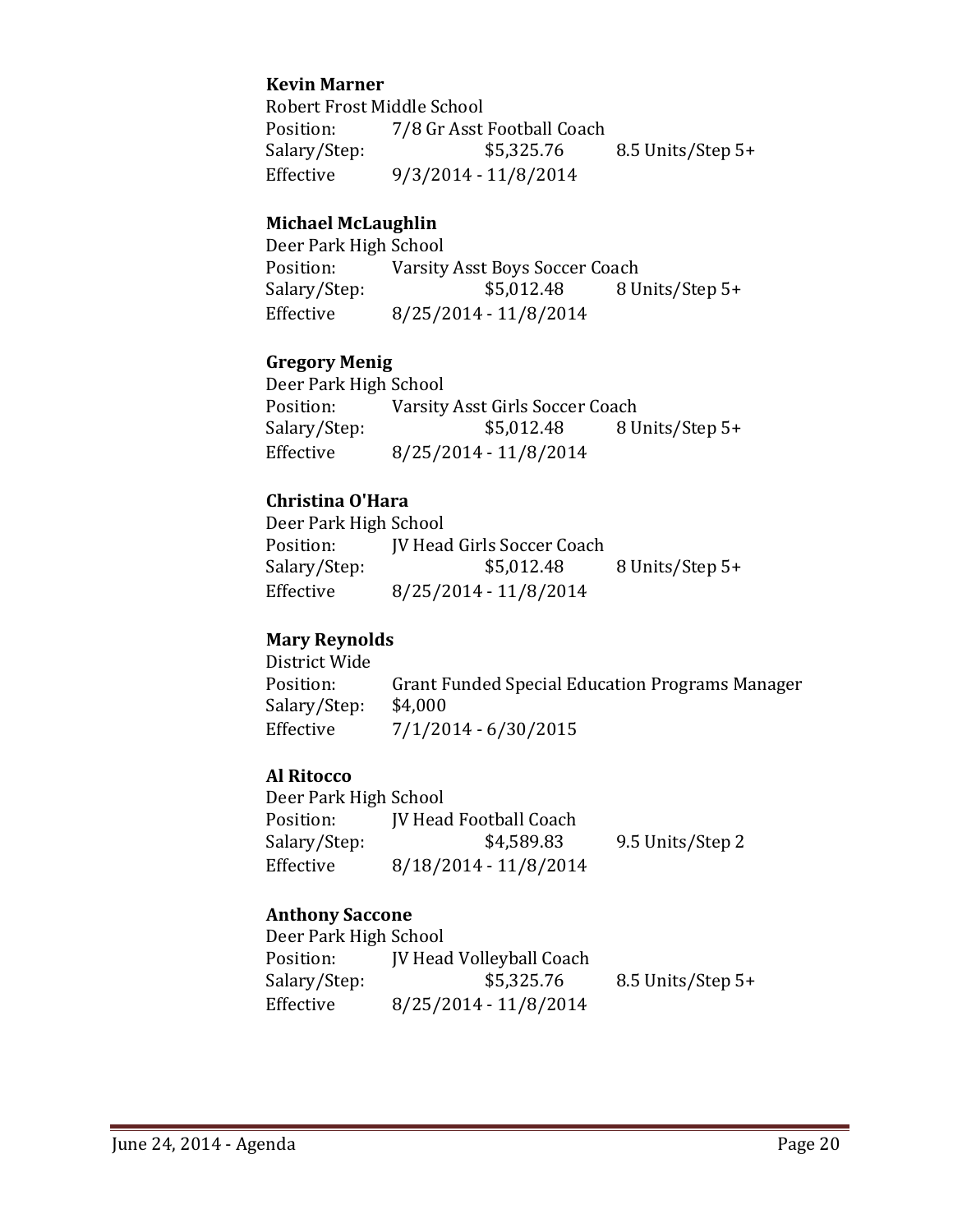#### **James Spampinato**

Deer Park High School<br>Position: **IV Head** Position: JV Head Boys Soccer Coach<br>Salary/Step: \$3,865.12 Salary/Step: \$3,865.12 8 Units/Step 4<br>Effective 8/25/2014 - 11/8/2014 Effective 8/25/2014 - 11/8/2014

#### **Brian Tower**

Robert Frost Middle School<br>Position: 7/8th Gr He Position: 7/8th Gr Head Football Coach<br>Salary/Step: \$5,639.04 91 Salary/Step: \$5,639.04 9 Units/Step 5+<br>Effective 9/3/2014 - 11/8/2014 Effective 9/3/2014 - 11/8/2014

### **SCHEDULE 14/BP-752 – SCHEDULES OF BILLS PAYABLE**

| *WORKERS' COMP. | Daily Check Register | 5/16/2014 | \$626.71       |
|-----------------|----------------------|-----------|----------------|
| *WORKERS' COMP. | Daily Check Register | 5/21/2014 | \$2,091.37     |
| *WORKERS' COMP. | Daily Check Register | 5/28/2014 | \$10,204.46    |
| *WORKERS' COMP. | Daily Check Register | 5/30/2014 | \$2,724.24     |
| *TRUST & AGENCY | #11                  | 5/31/2014 | \$2,017,976.22 |
| *FEDERAL FUND   | #25                  | 5/31/2014 | \$3,034.12     |
| *GENERAL FUND   | #44                  | 5/31/2014 | \$33,830.34    |
| *SCHOOL LUNCH   | #16                  | 6/3/2014  | \$96,238.84    |
| *FEDERAL FUND   | #24                  | 6/3/2014  | \$8,253.53     |
| *GENERAL FUND   | #47                  | 6/3/2014  | \$340,292.26   |
| *WORKERS' COMP. | Daily Check Register | 6/6/2014  | \$2,312.72     |
| *WORKERS' COMP. | Daily Check Register | 6/10/2014 | \$10,204.46    |
| *CAPITAL FUND   | #16                  | 6/17/2014 | \$3,755.99     |
| *SCHOOL LUNCH   | #17                  | 6/17/2014 | \$1,327.16     |
| *FEDERAL FUND   | #26                  | 6/17/2014 | \$40,367.14    |
| *GENERAL FUND   | #50                  | 6/17/2014 | \$908,970.93   |
| *TRUST & AGENCY | #13                  | 6/30/2014 | \$27,800.00    |
|                 |                      |           |                |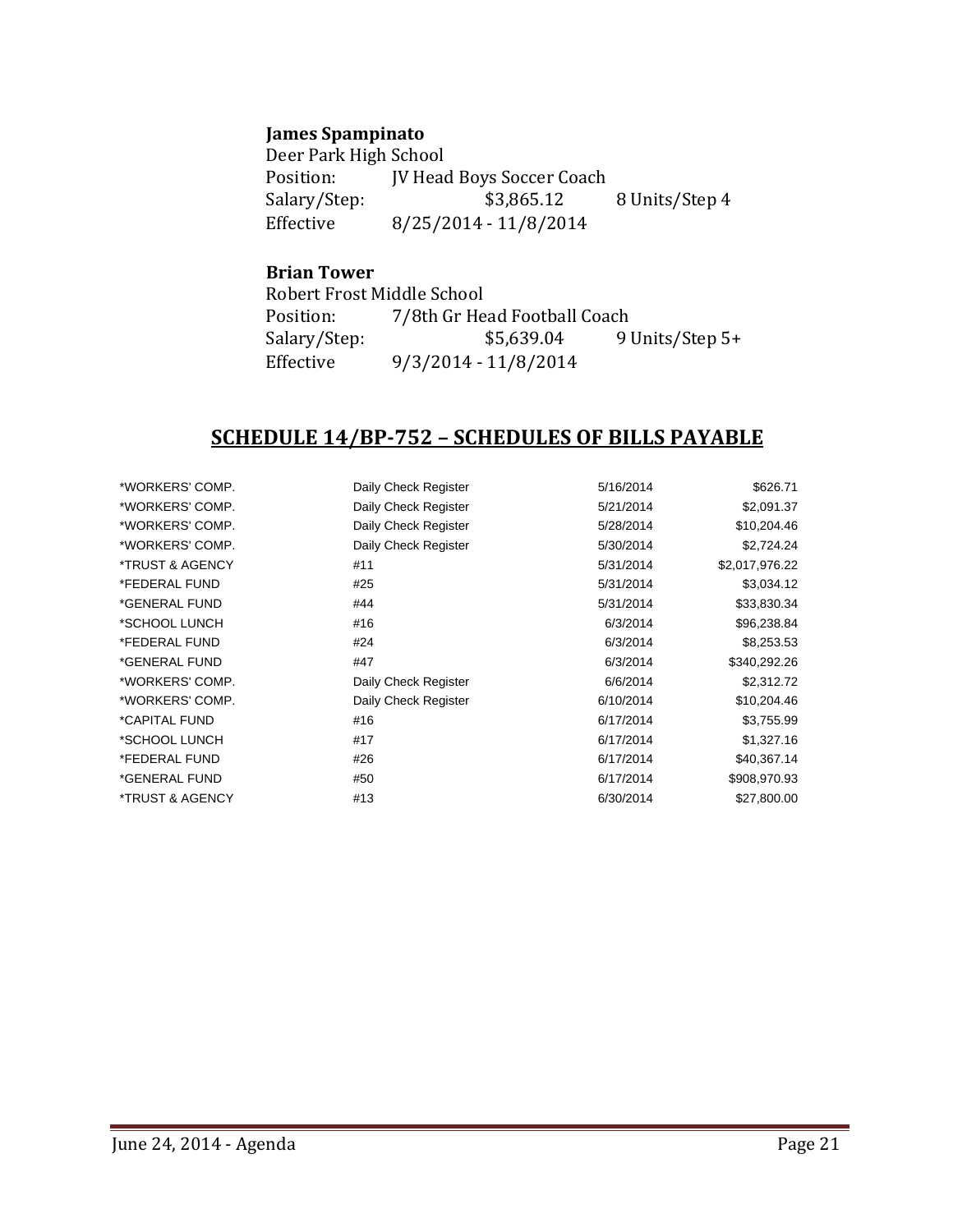# **SCHEDULE D – BID AWARDS**

#### **Bids for Bid # BDP14-006 Athletic Equipment and Supplies were received and opened at 11:00 am on April 16, 2014.**

Bids were advertised in Newsday. Forms and specifications were processed in accordance with Section 103 of the General Municipal Law and bids were uploaded on the Empire State Purchasing Group website at [www.EmpireStateBidSystem.com.](http://www.empirestatebidsystem.com/)

Bids were received from the following vendors:

| Aluminum Athletic Equipment Company | Longstreth Sporting Goods Pyramid School Products |                               |
|-------------------------------------|---------------------------------------------------|-------------------------------|
| BSN, Passon's Sports & US Games     | Massapequa Soccer                                 | Riddell/All American          |
| DC Sports                           | Metuchen Center Inc./Team Sports S&S Worldwide    |                               |
| <b>Endzone Sports</b>               | dba Garden State Apparel                          | School Health Corp.           |
| Gilman Gear                         | MFAC Inc./M-F Athletic                            | Triple Crown Sports Inc.      |
| Henry Schein                        | <b>Neff Motivation</b>                            | <b>Walter's Swim Supplies</b> |
| Laux Sporting Goods, Inc.           | Port Jefferson Sporting Goods                     |                               |
| Woods Men and Boys Clothing         |                                                   |                               |

Present at bid opening: Lauren von Ende, Purchasing Agent, Concetta Bertelle, Recorder and Susan Gaskin, Recorder. There were no vendors in attendance.

It is recommended that the bid be awarded to the following vendors as the lowest responsible bidders` meeting specifications: (see attached in file)

| BSN, Passon's Sports & US Games                           | Port Jefferson Sporting Goods  |
|-----------------------------------------------------------|--------------------------------|
| <b>Endzone Sports</b>                                     | <b>Pyramid School Products</b> |
| Henry Schein                                              | Riddell/All American           |
| Laux Sporting Goods, Inc.                                 | School Health Corp.            |
| Longstreth Sporting Goods                                 | Triple Crown Sports Inc.       |
| Massapequa Soccer                                         | <b>Walter's Swim Supplies</b>  |
| Metuchen Center Inc./Team Sports dba Garden State Apparel |                                |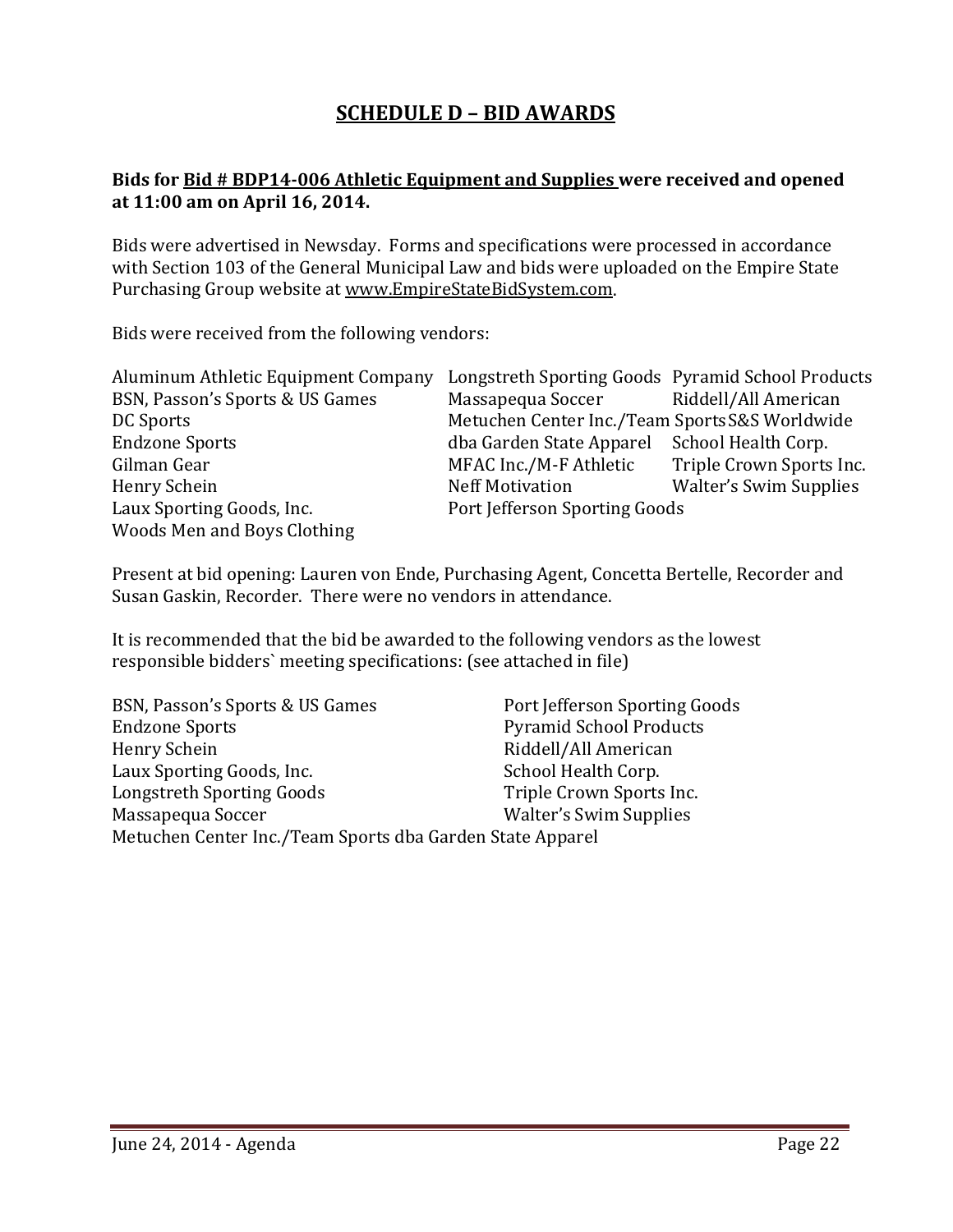#### **Bids for Bid# BDP14-007 Athletic Uniforms, were received and opened at 11:00 AM on April 14, 2014.**

Bids were advertised in Newsday. Forms and specifications were processed in accordance with Section 103 of the General Municipal Law and bids were solicited on the Empire State Purchasing Group website at [www.EmpireStateBidSystem.com.](http://www.empirestatebidsystem.com/)

Bids were received from the following vendors:

| <b>BSN Sports</b>          | Riddell All American           |
|----------------------------|--------------------------------|
| <b>Laux Sporting Goods</b> | <b>Scholastic Sports Sales</b> |
| Longstreth Sporting Goods  | South Shore Outdoor            |
| Massapequa Soccer Shop     | <b>Stadium System</b>          |
| Metuchen Center            | <b>Triple Crown Sports</b>     |
| Neff Co.                   | Woods Mens & Boys Clothing     |
| Olympic Den                |                                |

Present at bid opening: Lauren von Ende, Purchasing Agent and Concetta Bertelle, Recorder. Vendors present at bid opening: Joel Napchan, Woods Mens &Boys Clothing.

It is recommended that the bid be awarded to the following vendors as the lowest responsive/responsible bidders meeting specifications:

Laux Sporting Goods<br>
Massanequa Soccer Shon<br>
South Shore Outdoor Massapequa Soccer Shop South Shore Out<br/>South Shore Out<br/>Metuchen Center Stadium System Stadium System Stadium System Stadium System Stadium System Stadium System Stadium System System System System System System Sys Metuchen Center<br>Neff Co Olympic Den

Triple Crown Sports

Please see spreadsheet in file for specific award information.

#### **Bids for Bid # BDP14-009 Food Service Management Company were received and opened at 11:00 am on June 10, 2014.**

Bids were advertised in Newsday. Forms and specifications were processed in accordance with Section 103 of the General Municipal Law and bids were solicited on the Empire State Purchasing Group website at [www.EmpireStateBidSystem.com.](http://www.empirestatebidsystem.com/)

Bids were received from the following vendors:

| Aramark Educational Services, LLC | \$1,181,624.47 |
|-----------------------------------|----------------|
| Whitson's Culinary Group          | \$1,134,610.00 |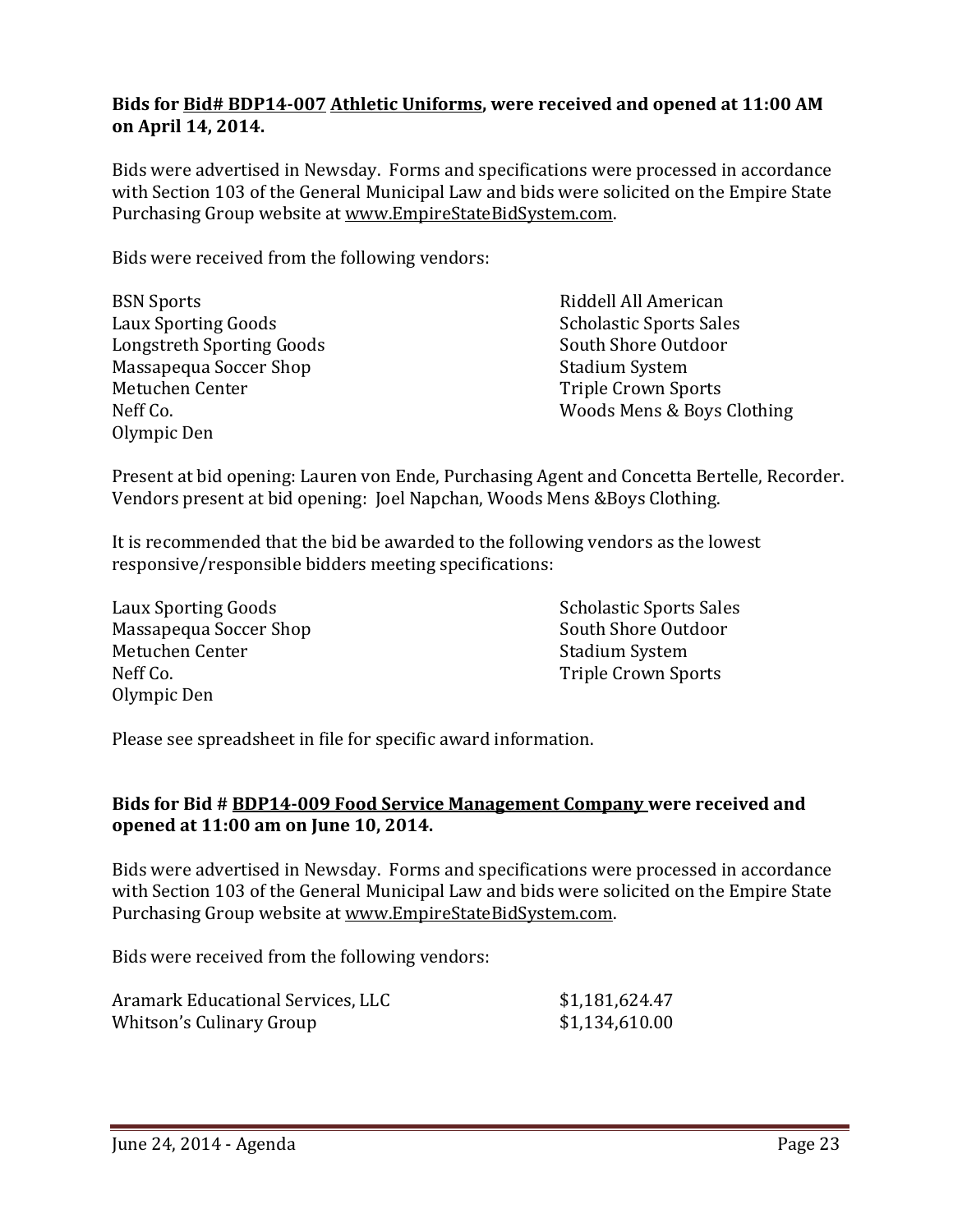Present at bid opening: Lauren von Ende, Purchasing Agent and Concetta Bertelle, Recorder. Vendors present were Merrie Bernstein, Aramark Educational Services, LLC; Christine Kunnmann, Whitsons Culinary Group; Kelly Friend, Whitsons Culinary Group and Lisa Spivak, Whitsons Culinary Group.

It is recommended that the bid be awarded to the following vendor as the lowest responsive, responsible bidder meeting specifications:

Aramark Educational Services, LLC \$1,181,624.47

# **SCHEDULE 14-E-376 – EXPLANATION OF BUDGETARY TRANSFERS #T21, T22 & T23**

# **SCHEDULES 14-F-250 & 251 - CONTRACT REPORTS**

# **SCHEDULE 6-H-14 – HOME TEACHING (regular & special)** (confidential)

**SCHEDULE 6-S-14 – SPECIAL TRANSPORTATION** (confidential)

**SCHEDULE 6-SE-14 – COMMITTEE RECOMMENDATIONS**  (confidential**)**

# VII. **RECEIPT OF SCHEDULES**

*Recommend that the Board of Education approve the following receipt of schedules collectively:*

# **SCHEDULE 14-A-422– TREASURER's REPORT**

| Statement of Revenues -   | General Fund -<br>May<br>Federal Fund -<br>May<br>School Lunch Fund -<br>May |
|---------------------------|------------------------------------------------------------------------------|
| <b>Treasurer's Report</b> | May                                                                          |
| Cash Flow -               | May                                                                          |
| Claims Audit Report -     | May 1, 2014 - May 31, 2014                                                   |